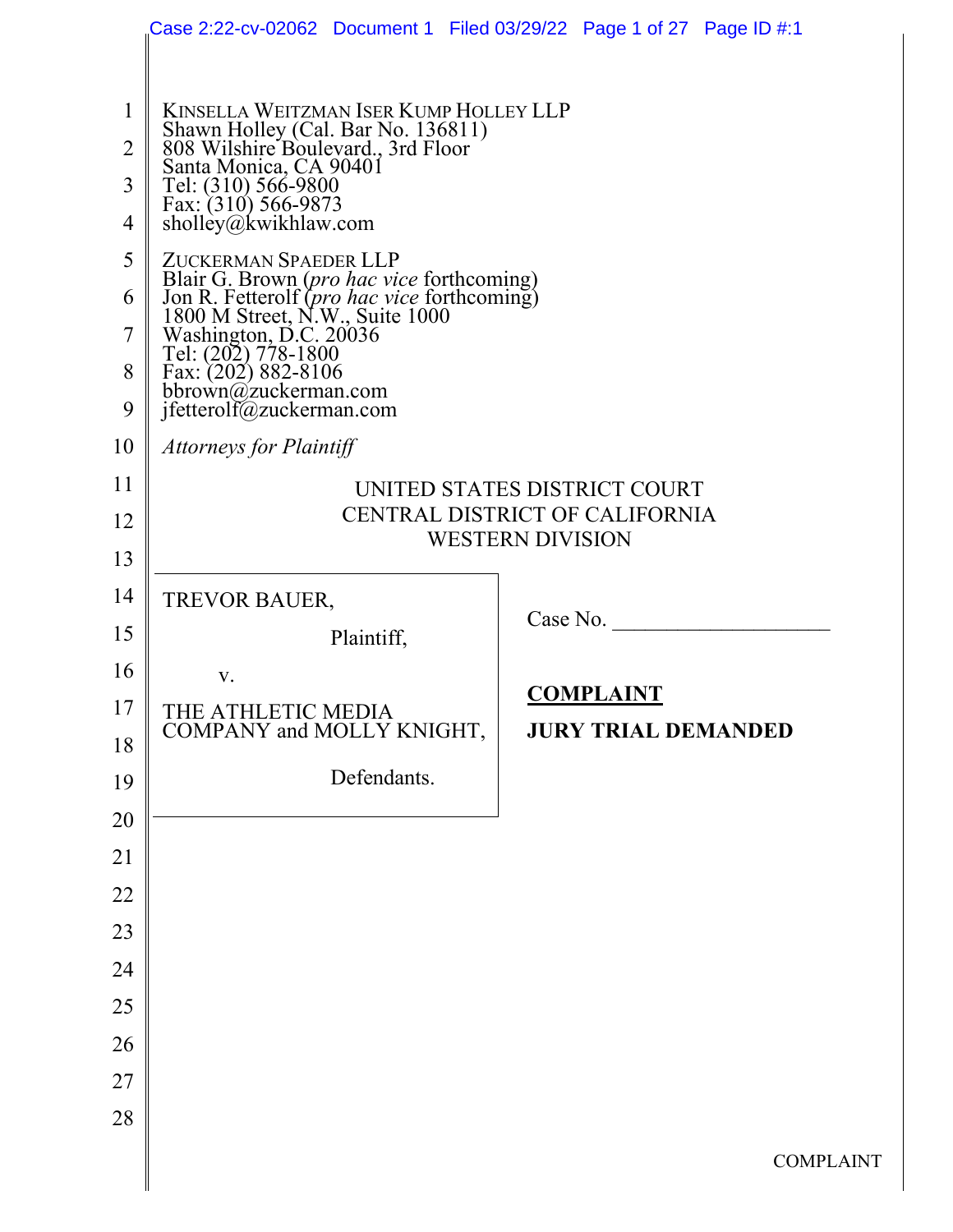2

1

Plaintiff Trevor Bauer, by his undersigned attorneys, alleges as follows:

## **NATURE OF THE ACTION**

3 4 5 6 7 8 9 10 11 12 13 1. In May and June 2021, Plaintiff Trevor Bauer was falsely accused of sexual assault by a woman ("the Complainant"). Two independent arbiters—a California Superior Court judge and the Los Angeles District Attorney's Office reviewed her claims. The California Superior Court judge concluded that the Complainant's petition for a restraining order against Mr. Bauer was "materially misleading." In denying that petition, the Court further found that there was no act of abuse—including no physical or sexual assault—by Mr. Bauer. The District Attorney's Office declined to prosecute Mr. Bauer "after a thorough review of all the available evidence including the civil restraining order proceedings, witness statements, and the physical evidence," and specifically noted the Complainant's failure to meet the "very low" standard for obtaining a restraining order.

14 15 2. Despite being cleared by those independent arbiters, Mr. Bauer had already been convicted by the media through false and malicious reporting.

16 17 18 19 20 21 22 23 24 25 3. Within days of the Complainant filing a petition for a restraining order against Mr. Bauer, the on-line sports news website *The Athletic* and its former employee Molly Knight ("Defendants") defamed Mr. Bauer by creating and spreading the false narrative that Mr. Bauer fractured the Complainant's skull. There was no basis for that assertion because the Complainant's *own medical records*—which *The Athletic* possessed—showed that she had no such fracture. Nonetheless, consistent with their prior and subsequent expressions of animus toward Mr. Bauer, *The Athletic* and Ms. Knight publicized that false attack, which was picked up and further disseminated to a larger audience by other media outlets and social media sites.

26 27 28 4. *The Athletic* published the defamatory statements on June 30, 2021, in its article "Graphic details, photos emerge in restraining order filed against Dodgers pitcher Trevor Bauer" ("the Article"). The Article purported to report on the

COMPLAINT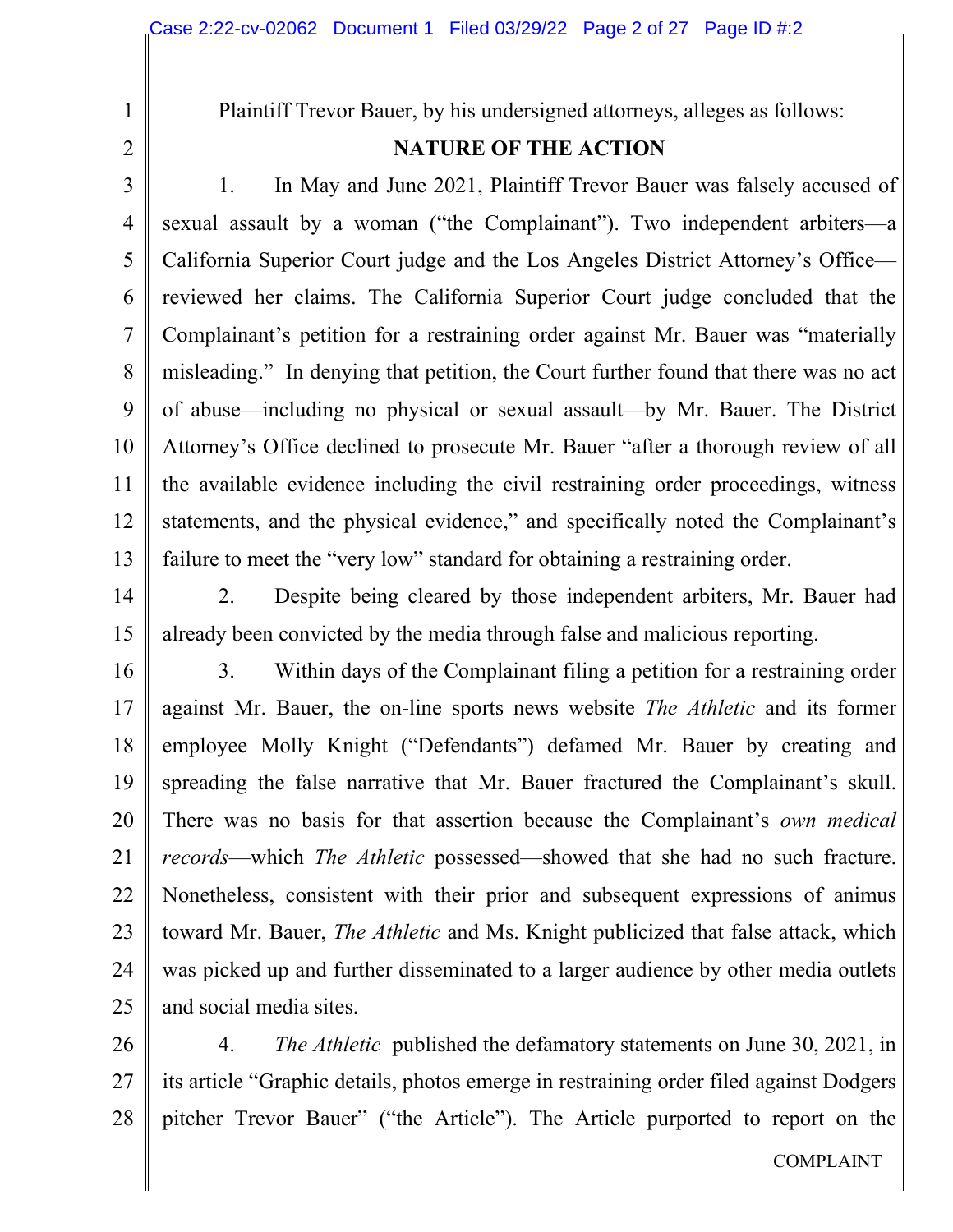1

2

3

4

5

6

7

8

22

Complainant's petition for a restraining order, which included a declaration from the Complainant and exhibits that included her medical records.

5. The Article stated that the Complainant had signs of a basilar skull fracture, and that she received CT scans of her brain, neck and face. The clear implication was that the CT scans confirmed the skull fracture. But the Article ignored the results of the CT scans that showed *no skull fracture*. By omitting those results, the Article conveyed the false message that the Complainant had suffered a skull fracture.

9 10 11 12 6. Ms. Knight also explicitly communicated this false message in three tweets to her over 100,000 followers. Each of her tweets falsely referred to a "cracked" or "fractured" skull in describing the Complainant's allegations against Mr. Bauer.

13 14 15 16 17 18 19 7. Defendants acted with actual malice because they deliberately ignored the truth—which was evident in the medical records possessed by *The Athletic* and because the Defendants' defamatory statements were part of a campaign to harass Mr. Bauer, as evidenced by, among other actions, their prior and subsequent false and misleading statements about his conduct and character, their efforts to dissuade Major League Baseball teams from signing him, and their strident complaints about the Los Angeles Dodgers' decision to add him to their team.

20 21 8. Mr. Bauer now brings this action seeking redress for Defendants' defamatory and malicious actions.

#### **PARTIES**

23 24 9. Trevor Bauer is a citizen of the State of Texas and a Major League Baseball player.

25 26 10. Defendant The Athletic Media Company ("*The Athletic"*) is a Delaware corporation with its principal place of business in California.

27 28 11. Molly Knight was an employee of *The Athletic* through July 30, 2021 and is a citizen of the State of California and a resident of Los Angeles County,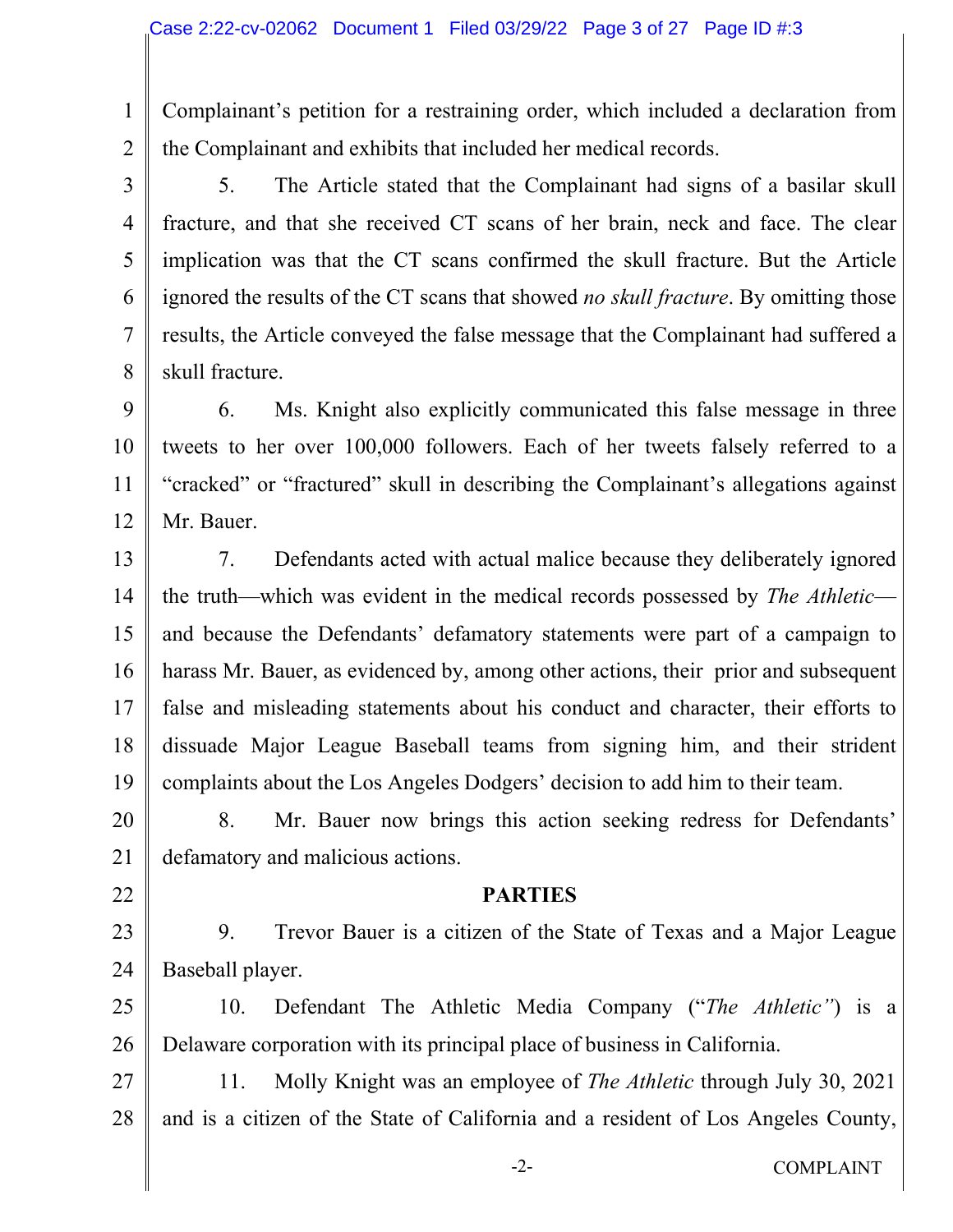3 California. Ms. Knight's actions prior to July 30, 2021, described in this Complaint were taken in the course of, and within the scope of, her employment by *The Athletic*.

#### **JURISDICTION**

12. The Court has subject matter jurisdiction pursuant to 28 U.S.C. § 1332 because there is complete diversity of citizenship between Plaintiff and Defendants and the amount in controversy exceeds \$75,000.00, exclusive of interest and costs.

8 9 10 13. This Court has personal jurisdiction over all Defendants because *The Athletic*, which published the Article, maintains its principal place of business in California and Ms. Knight is a citizen and resident of California.

11 12 13 14 14. Venue is proper in this District under 28 U.S.C. § 1391(b) because Ms. Knight is a resident of Los Angeles County, California, *The Athletic* is a resident of the State of California, and a substantial part of the events giving rise to the claims in this Complaint occurred in this District.

### **FACTUAL ALLEGATIONS**

16

15

1

2

4

5

6

7

### **I.** *The Athletic* **Targets Mr. Bauer**

17 18 19 20 15. On November 11, 2020, Mr. Bauer won the National League Cy Young award, a prestigious honor given to the best pitcher in the National League of Major League Baseball. That same November, Mr. Bauer entered free agency, in which he could be signed by any team in Major League Baseball.

21 22 16. During Mr. Bauer's free agency, *The Athletic* repeatedly impugned Mr. Bauer's character in an effort to prevent teams from signing him.

23 24 17. On November 17, 2020, *The Athletic* published an article titled "Trevor Bauer could help the Blue Jays. But is his total package worth the risk?"<sup>1</sup>

- 25 26 <sup>1</sup> Kaitlyn McGrath, *Trevor Bauer could help the Blue Jays. But is his total package worth the risk?, THE ATHLETIC (Nov. 17, 2020),* https://theathletic.com/2201359/2020/11/17/trevor-bauer-could-help-the-blue-jays-
- 27 but-is-his-total-package-worth-the-risk/.
- 28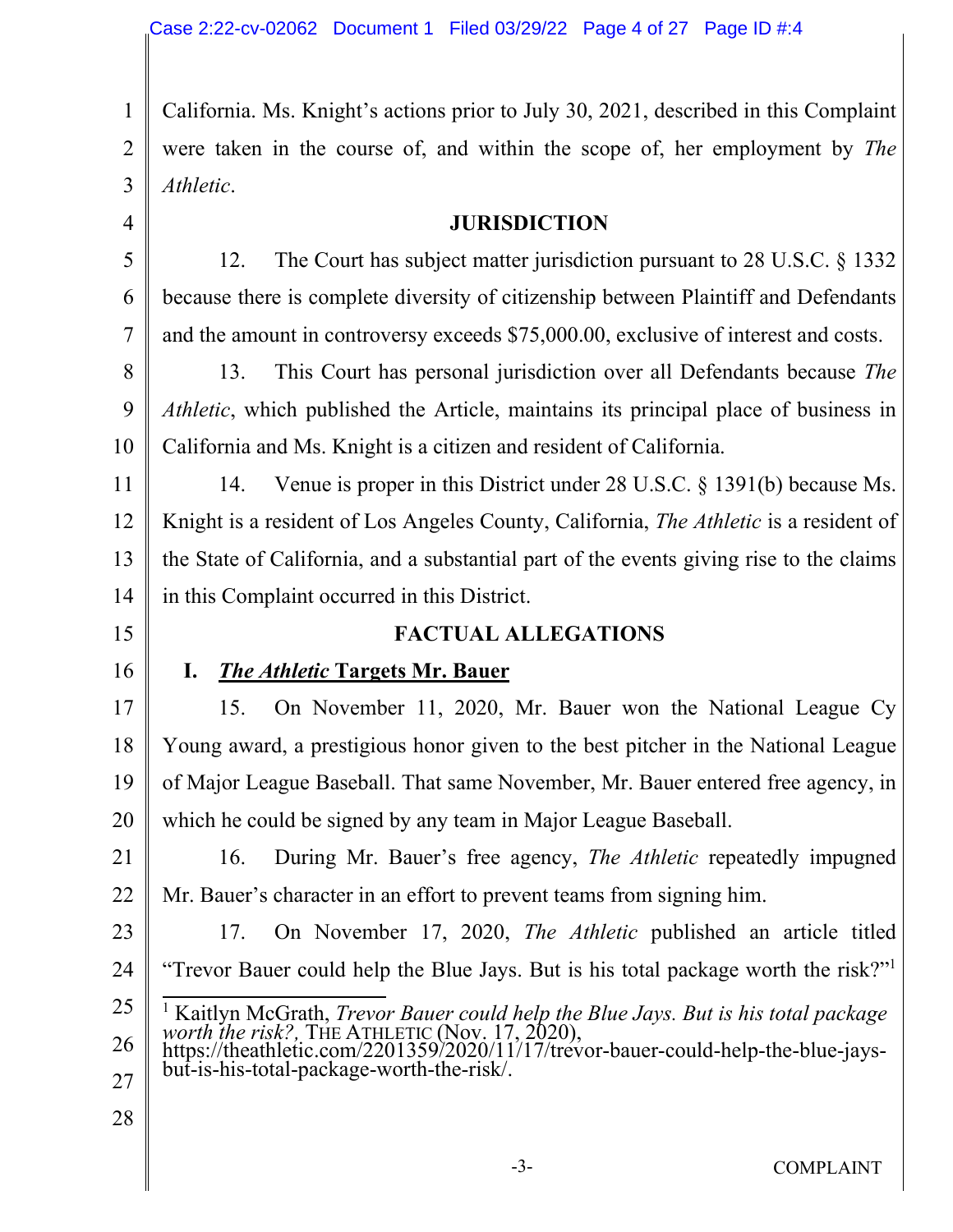1 2 3 4 5 6 7 8 The article stated that Mr. Bauer was "an active Twitter user" who has "been a part of some ugly interactions, including one in 2019 when a young woman said she felt harassed by Bauer and his followers after interacting with the pitcher online." Although the article recognized that Mr. Bauer "acknowledged the situation and asked his followers to stop," it characterized him as "polarizing," having "outbursts," displaying "poor judgment on social media," and "engag[ing] in problematic interactions with ordinary people, including the aforementioned young woman."

9 10 11 12 18. The article did not identify any other "problematic interactions with ordinary people." It cited an article by the sports-news website *Deadspin* that listed several of Mr. Bauer's tweets, none of which were "problematic interactions with ordinary people."

13 14 15 19. The article then cautioned that the Toronto Blue Jays "would need to be prepared for the potential headaches [Mr. Bauer] might bring" given his "reputation and his personality."

- 16 17 18 19 20 21 20. An article in *The Athletic* from December 18, 2020 questioned "[w]hether Bauer's history of antics and outspokenness would fit in with the culture Toronto is building," and claimed that "[s]ome teams may also consider Bauer's personality and outspokenness on social media when factoring his fit with a club."<sup>2</sup> It did not provide any examples of teams expressing concern about Mr. Bauer's social media activity.
- 22 23 21. On January 22, 2021, Ken Rosenthal at *The Athletic* wrote the article "Mets increasing focus on free-agent pitcher Trevor Bauer."<sup>3</sup> That article also
- 24

28 (Continued…)

<sup>25</sup> 2 The Athletic MLB Staff, *MLB free agency fits: Trevor Bauer potential landing spots,* THE ATHLETIC (Dec. 18, 2020),

<sup>26</sup> https://theathletic.com/2266264/2020/12/18/mlb-free-agency-fitsbauer/?source=twitterhq.

<sup>27</sup> 3 Ken Rosenthal, *Rosenthal: Mets increasing focus on free-agent pitcher Trevor Bauer,* THE ATHLETIC (Jan. 22, 2021),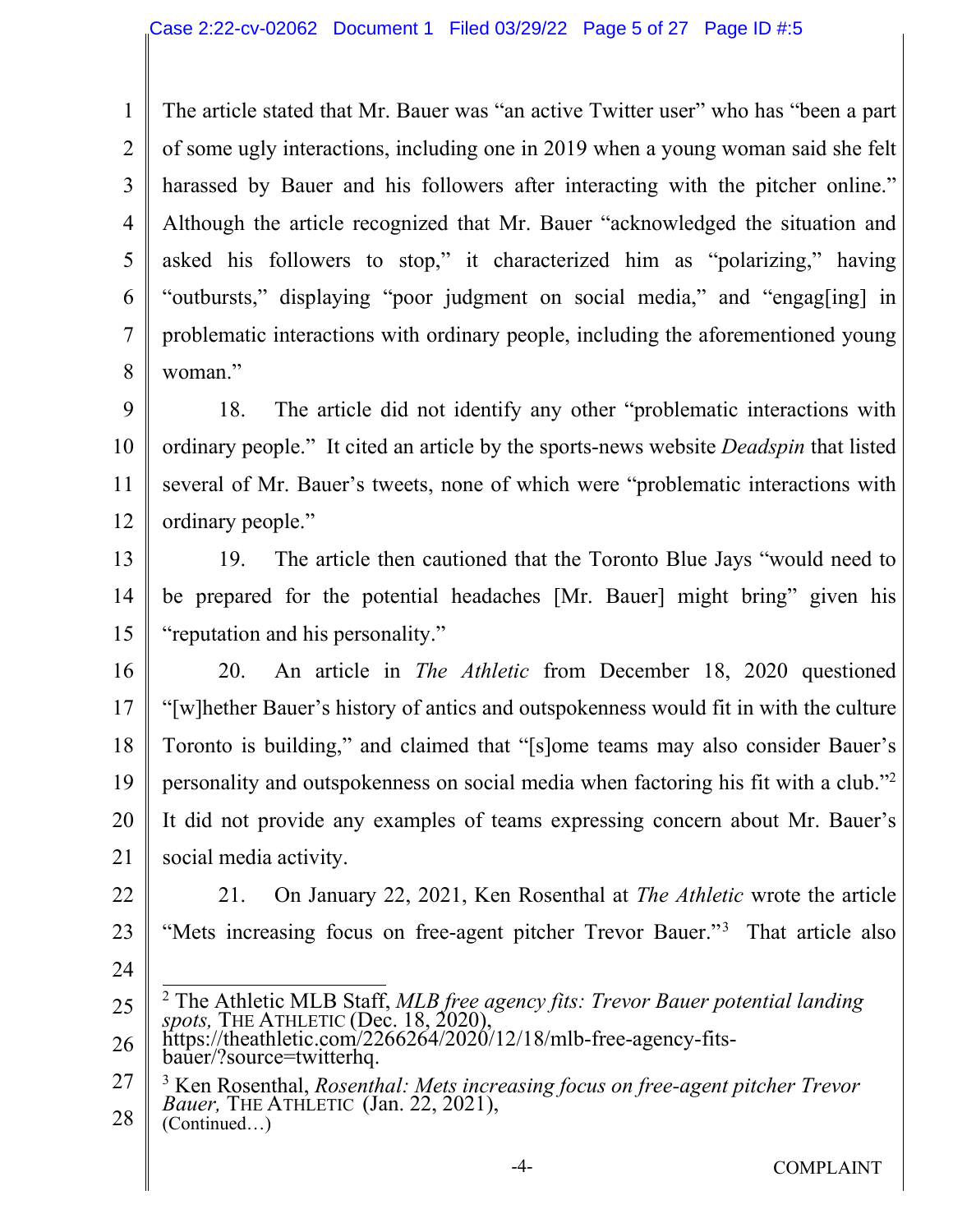1 2 3 4 5 6 7 questioned Mr. Bauer's character and sought to dissuade teams from signing him in free agency. Mr. Rosenthal described Mr. Bauer as "an active and occasionally controversial social-media presence" and warned that, if the New York Mets signed Mr. Bauer, it "would renew questions about the team's culture." The article acknowledged that Mr. Bauer was "well-liked by his Reds teammates last season," but said "[s]ome in baseball"—without identifying whom, or what team they were affiliated with—"take exception with Bauer's personality."

8 9 10 22. Despite *The Athletic*'s harassment campaign, Mr. Bauer signed a record-breaking contract with the Los Angeles Dodgers, making him the highest paid player in Major League Baseball for the upcoming season.

11 12 13 14 15 23. In response to Mr. Bauer's success, *The Athletic* continued to malign him. An article on February 5, 2021, called the Dodger's decision "bewildering." It asserted that Mr. Bauer has "wielded his influence to belittle and harass people, particularly women, across the internet. He has trolled." It identified no examples of harassment or belittling.<sup>4</sup>

16

17 18 19 20 21 24. The same day, Mr. Rosenthal wrote another article, titled "In a surprise, Dodgers sign Trevor Bauer – now we'll see how the story unfolds."<sup>5</sup> He asserted that Mr. Bauer "will need to . . . put an end to[] social-media tactics that include harassment when he responds aggressively to fans and reporters on Twitter, particularly women, prompting his followers to attack those who challenge him." Mr. Rosenthal did not identify harassment against "fans and reporters" or the

22

<sup>23</sup> https://theathletic.com/2340432/2021/01/22/rosenthal-mets-increasing-focus-onfree-agent-pitcher-trevor-bauer/.

<sup>24</sup> 25 4 Pedro Moura, *Dodgers accept Trevor Bauer's history and bet he will pitch great,*  THE ATHLETIC (Feb. 5, 2021), https://theathletic.com/2370891/2021/02/05/dodgerstrevor-bauer-contract/?source=twitterhq.

<sup>26</sup> <sup>5</sup> Ken Rosenthal, *Rosenthal: In a surprise, Dodgers sign Trevor Bauer – now we'll see how the story unfolds,* THE ATHLETIC (Feb. 5, 2021),

<sup>27</sup> https://theathletic.com/2370899/2021/02/05/rosenthal-in-a-surprise-dodgers-signbauer-now-well-see-how-the-story-unfolds/.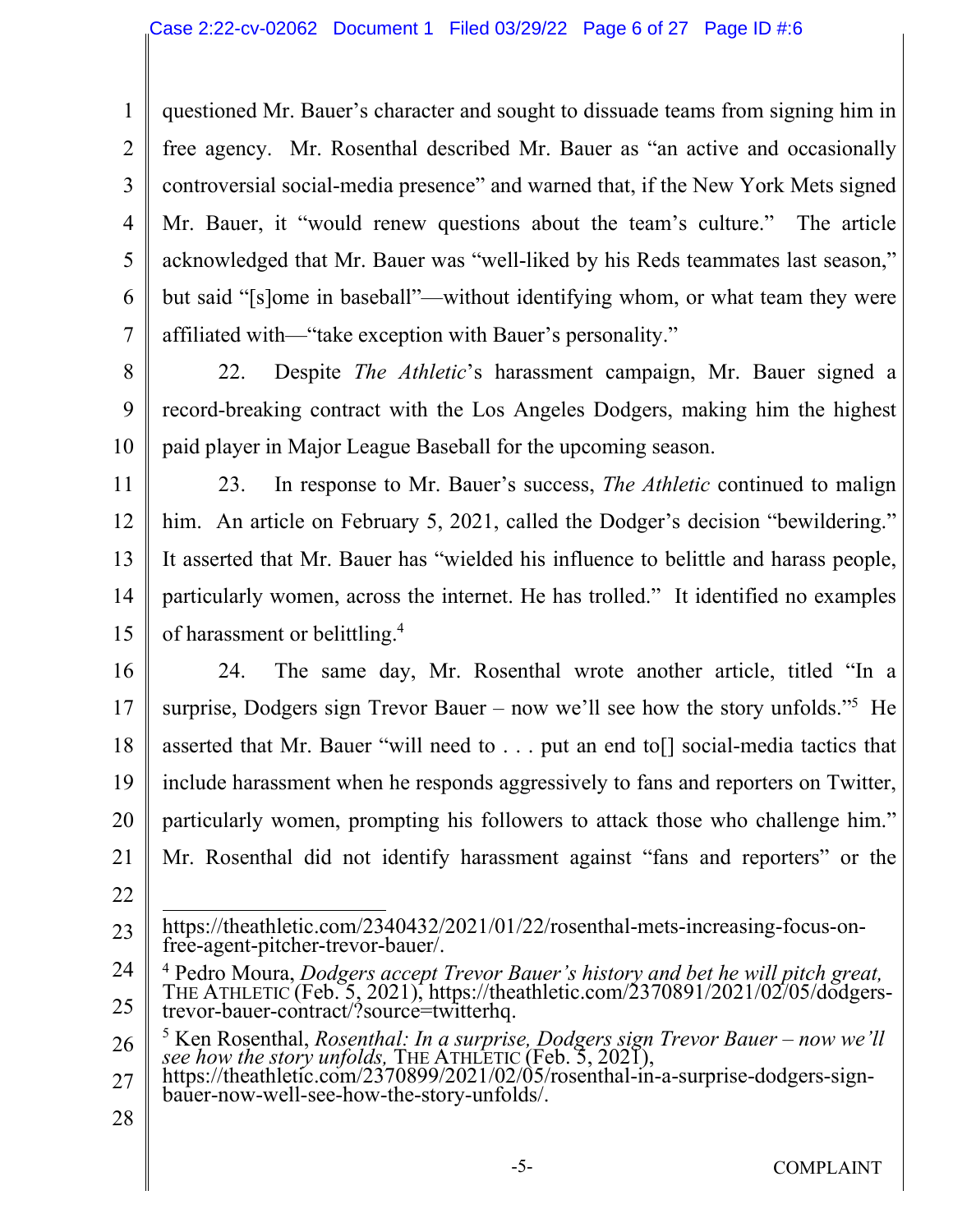women allegedly harassed. He further lamented that "by lashing out at his critics, [Mr. Bauer] fails to recognize the power he has over that audience and its desire to defend him. Continuing that behavior is inexcusable."

3 4

5

6

7

8

1

2

25. These attacks continued in two articles written by Defendant Molly Knight. Even before his signing with the Dodgers, Ms. Knight had sought out negative interactions with Mr. Bauer. In 2018, Ms. Knight was described as "egg[ing]" on Mr. Bauer on social media.<sup>6</sup> In another interaction with Mr. Bauer in 2018, Ms. Knight said that she was "gonna spare [him] but [he] couldn't let it go."<sup>7</sup>

9 10 11 12 13 14 15 26. Following Mr. Bauer's record contract, Ms. Knight wrote an article in *The Athletic* titled "Trevor Bauer isn't worth the headache, so why would the Dodgers want him?"<sup>8</sup> She accused Mr. Bauer of "harbor[ing] prehistoric cultural opinions," having "questionable judgment and immaturity," and "buil[ding] an army of hundreds of thousands of followers ready to attack others on his behalf." Ms. Knight decided that Mr. Bauer's signing "alienat[ed] a segment of the team's loyal fan base."

16 17 18 19 27. Ms. Knight claimed that a *New York Daily News* writer "said she endured death threats and Holocaust jokes in her mentions for months after Bauer told his followers to go after her." However, Mr. Bauer never told his followers to "go after" the *Daily News* writer. Ms. Knight did not include the supposed tweet

20

24 <sup>7</sup> 12Up, *Indians' Trevor Bauer and Reporter Molly Knight Are in Middle of Worst Twitter Beef Ever*, THE START MAGAZINE, (Oct. 22, 2018, 8:44 PM), https://www.thestartmagazine.com/article/9ca341a5-cbaa-4eae-b707-

25 04ffc870cdd5?

<sup>21</sup> 22 23 <sup>6</sup> Whitney McIntosh, *Trevor Bauer accused Astros' pitchers of cheating and their response was hilariously savage,* SB NATION (May 1, 2018, 4:54 PM), https://www.sbnation.com/mlb/2018/5/1/17308814/trevor-bauer-astros-cheatingtwitter-hell-no-maga-bro.

<sup>26</sup> 8 Molly Knight, *Knight: Trevor Bauer isn't worth the headache, so why would the Dodgers want him?,* THE ATHLETIC (Feb. 6, 2021),

<sup>27</sup> https://theathletic.com/2370865/2021/02/06/dodgers-trevor-bauer-clubhouseproblem/.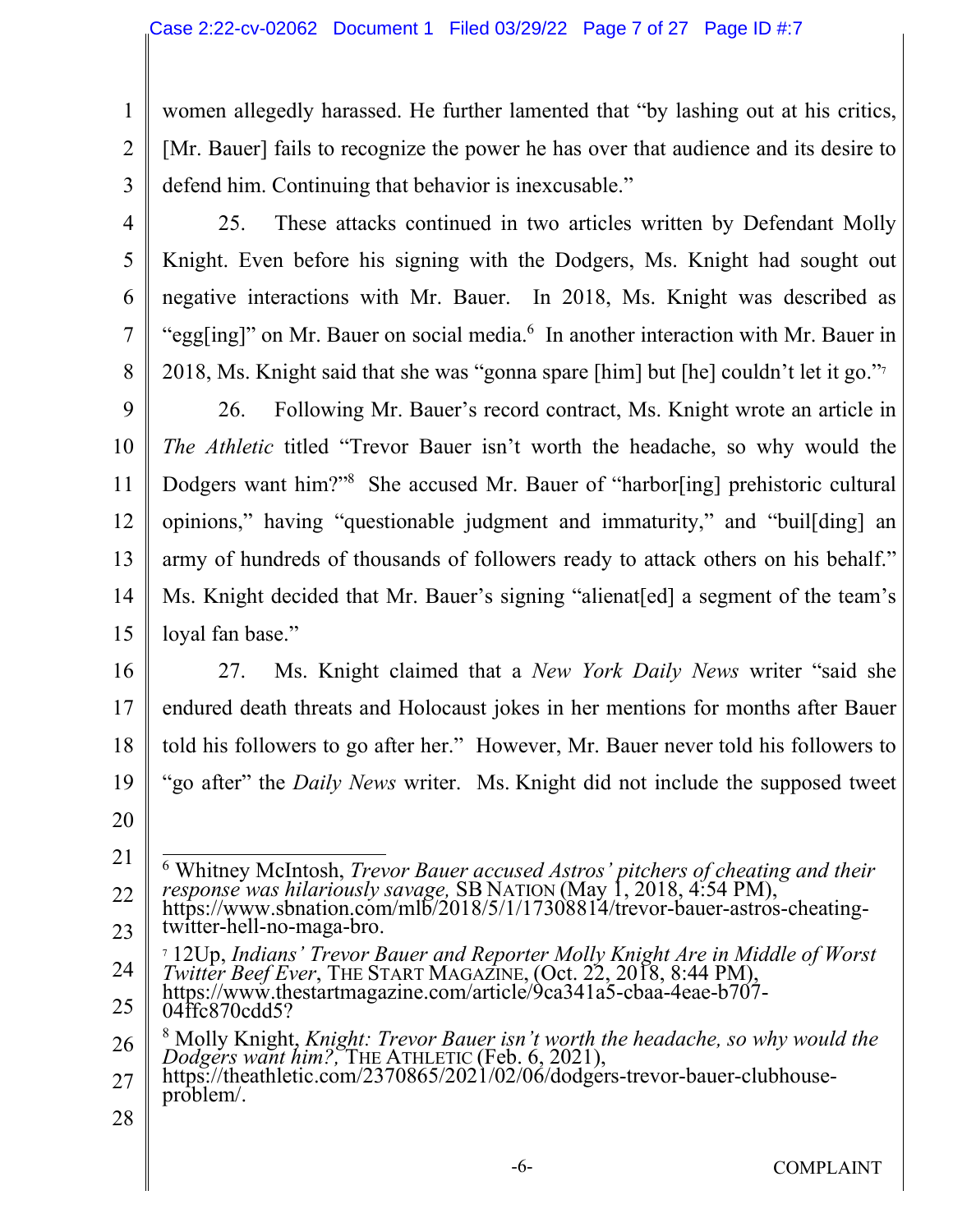1 2 from Mr. Bauer telling his followers to go after the writer, because no such tweet exists.

3 4 5 6 7 8 9 28. Instead, Mr. Bauer had tweeted—after the writer accused Mr. Bauer of not being concerned for the health and safety of his teammates—"[w]hen you're definitely not terrible at your job or desperate for someone to notice you. Here, let me send some more followers your way. Have a wonderful day!!"<sup>9</sup> Nothing about that tweet directed followers to "go after" the *New York Daily News* writer as Ms. Knight claimed. Ms. Knight did not provide any examples of Mr. Bauer's followers sending negative tweets to the writer.

- 10 11 12 13 29. With no factual basis, Ms. Knight also speculated that Mr. Bauer might have harassed women at prior organizations, asking "Have they interviewed women who work in the organizations where he's played to find out if any of this harassment extended offline?"
- 14 15 16 17 30. In a tweet about her own article, Ms. Knight did not hide her ill will toward Mr. Bauer. She repeated her view that "the Dodgers did not need to award a record breaking contract to a guy with a well known history of harassing women online. It's a huge disappointment they did."<sup>10</sup>
- 18 19 20 21 22 31. Following a press conference by Mr. Bauer, *The Athletic* and Ms. Knight again went after Mr. Bauer's character in the article "What Trevor Bauer should've said at his first Dodgers press conference."<sup>11</sup> Ms. Knight repeated the same false claims made in prior articles and continued to use *The Athletic* as a
- 23 9 Trevor Bauer (@BauerOutage), TWITTER, (Aug. 15, 2020, 2:20 P.M.) https://twitter.com/BauerOutage/status/1294700832764702720.
- 24 <sup>10</sup> Molly Knight (@molly\_knight), TWITTER, (Feb. 5, 2021)
- 25 https://twitter.com/molly\_knight/status/1358098962016739328 [subsequently deleted].

26 <sup>11</sup> Molly Knight, *Knight: What Trevor Bauer should've said at his first Dodgers press conference,* THE ATHLETIC (Feb. 11, 2021),

- 27 https://theathletic.com/2383113/2021/02/11/trevor-bauer-dodgers-pressconference/.
- 28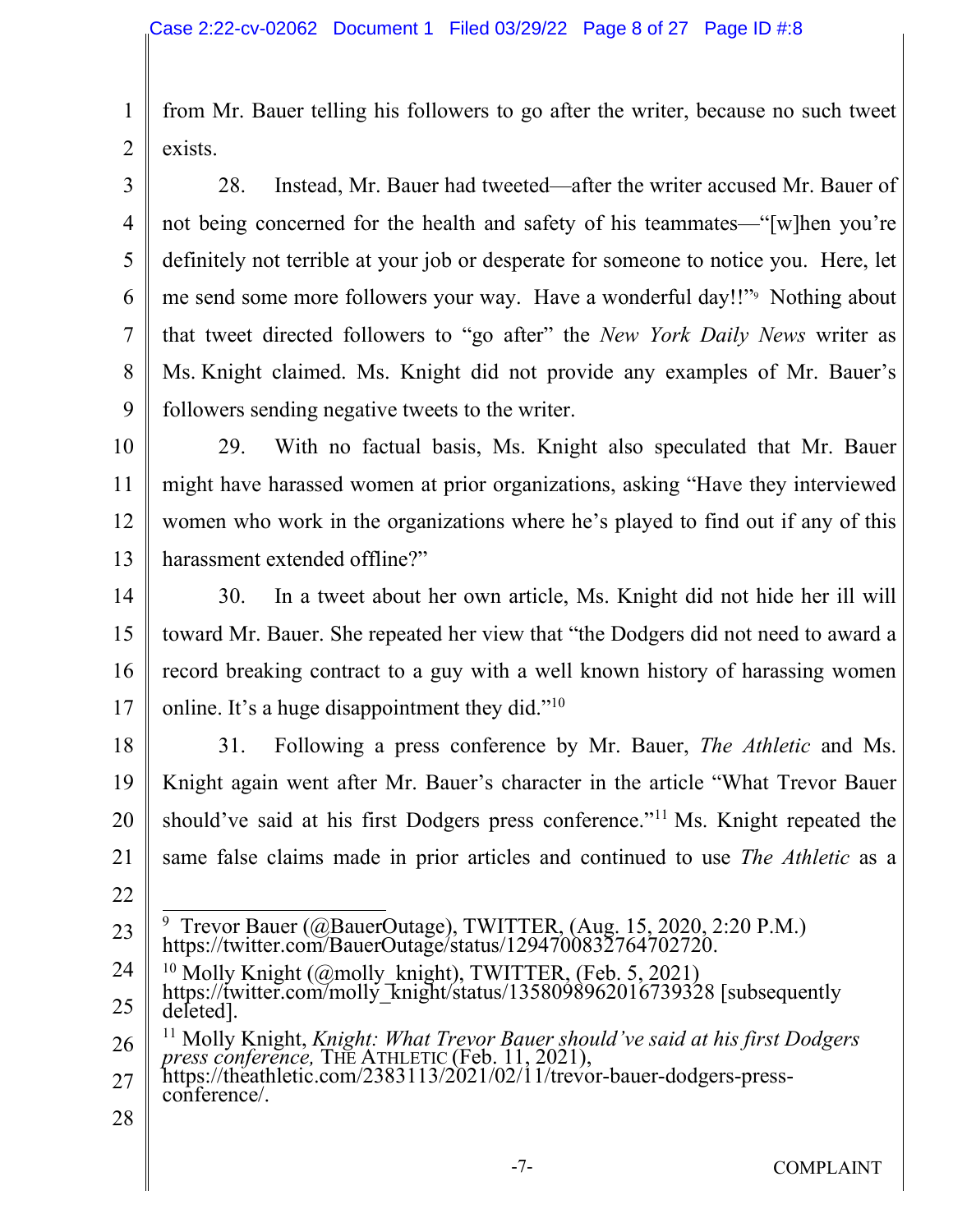1 2 3 4 5 vehicle to express her ill will toward Mr. Bauer. She described "two highly publicized incidents in which young women came forward to say they were harassed by [Mr. Bauer] and his followers." The only alleged "incident" described in the article was the mischaracterization of Mr. Bauer's tweets from Ms. Knight's prior article.

6 7 8 9 10 32. The next day *The Athletic* published another negative article about Mr. Bauer's Twitter presence.<sup>12</sup> As with prior articles, *The Athletic* accused Mr. Bauer of "for years wield[ing] his sizable platform to harass people on the internet and espouse views that marginalize people." It asserted that there are "too many examples to recount here," yet could identify only a handful of Twitter interactions.

11 12 13 14 15 33. Articles in *The Athletic* throughout 2021 continued to paint Mr. Bauer in a negative light. One article called him an "irritant to several of baseball's conventions, and to the league itself, by his own volition and intent."<sup>13</sup> Another described him as a "brash free-agent acquisition" who has "constantly made clear how he's felt."<sup>14</sup>

- 16
- 17
- 18
- 19

20 <sup>12</sup> Pedro Moura, *Introduced as a Dodger, Trevor Bauer declines to address his online behavior,* THE ATHLETIC (Feb. 12, 2021), https://theathletic.com/2383080/2021/02/12/dodgers-trevor-bauer-online-

21 behavior/?source=twitterhq.

22 23 <sup>13</sup> Fabian Ardaya, *As MLB plans to more strictly enforce sticky stuff, Trevor Bauer's latest start brings additional focus, THE ATHLETIC (June 6, 2021),* https://theathletic.com/2635884/2021/06/06/as-mlb-plans-to-more-strictly-enforcesticky-stuff-trevor-bauers-latest-start-brings-additional-focus/.

<sup>24</sup> <sup>14</sup> Fabian Ardaya, *How (and why) the Dodgers' Trevor Bauer and Walker Buehler are changing up midseason,* THE ATHLETIC (June 23, 2021),

<sup>25</sup> 26 https://theathletic.com/2668291/2021/06/23/how-and-why-the-dodgers-trevorbauer-and-walker-buehler-are-changing-up-midseason/; *see also* Stephen J. Nesbitt, 'Why do those two clash?' Inside the legendary Gerrit Cole-Trevor Bauer rivalry at

<sup>27</sup> UCLA, THE ATHLETIC, https://theathletic.com/2645021/2021/06/14/why-do-thosetwo-clash-inside-the-legendary-gerrit-cole-trevor-bauer-rivalry-at-ucla/ ("Bauer is brash, brutally honest, occasionally out of bounds").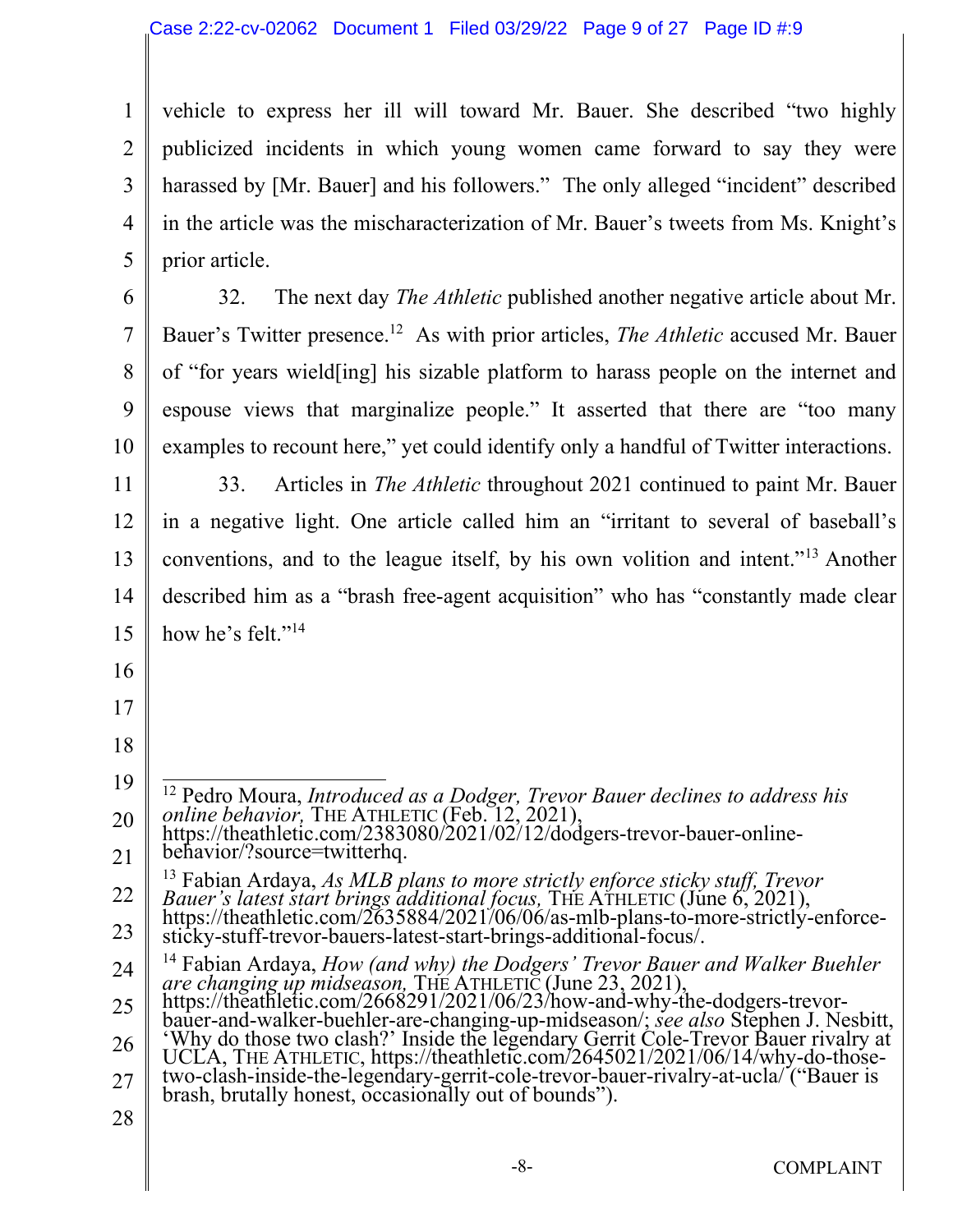2

3

4

5

6

7

8

9

10

1

### **II.** *The Athletic* **Publishes the False and Defamatory Article and Ms. Knight Issues False and Defamatory Tweets**

34. On June 28, 2021, the Complainant filed a petition for a restraining order against Mr. Bauer based on allegations of sexual assault that a judge would later determine were unfounded. The petition contained a declaration from the Complainant, in which she alleged that she was given a CT scan because of "signs of a basilar skull fracture." In fact, medical records the Complainant attached to her petition—and which were publicly available on the Los Angeles Superior Court docket—conclusively found that the CT scans showed that the Complainant did not suffer a skull fracture.

11 12 13 14 15 16 17 18 19 20 21 22 35. On June 30, 2021, *The Athletic* published an article about the Complainant's *ex parte* petition for a restraining order titled "Graphic details, photos emerge in restraining order filed against Dodger pitcher Trevor Bauer" ("the Article"). A copy of the Article is attached to this Complaint as Exhibit A. That article, written by *The Athletic's* employees Brittany Ghiroli and Katie Strang, stated that *The Athletic* had obtained a copy of the Complainant's "67-page ex parte document." The *ex parte* restraining order petition included the Complainant's declaration and exhibits. The exhibits included copies of the Complainant's medical records, including her CT scan results. The Article repeatedly referred to the Complainant's allegations of injury in her declaration and to "two medical examinations in connection with her injuries," and "CT scans for her brain, face, and neck."

23 24 25 26 36. In its second paragraph, the Article reported that the Complainant's declaration stated that "medical notes" stated "that there were signs of a basilar skull fracture" following her sexual encounter with Mr. Bauer. The Complainant, however, did not have a fractured skull.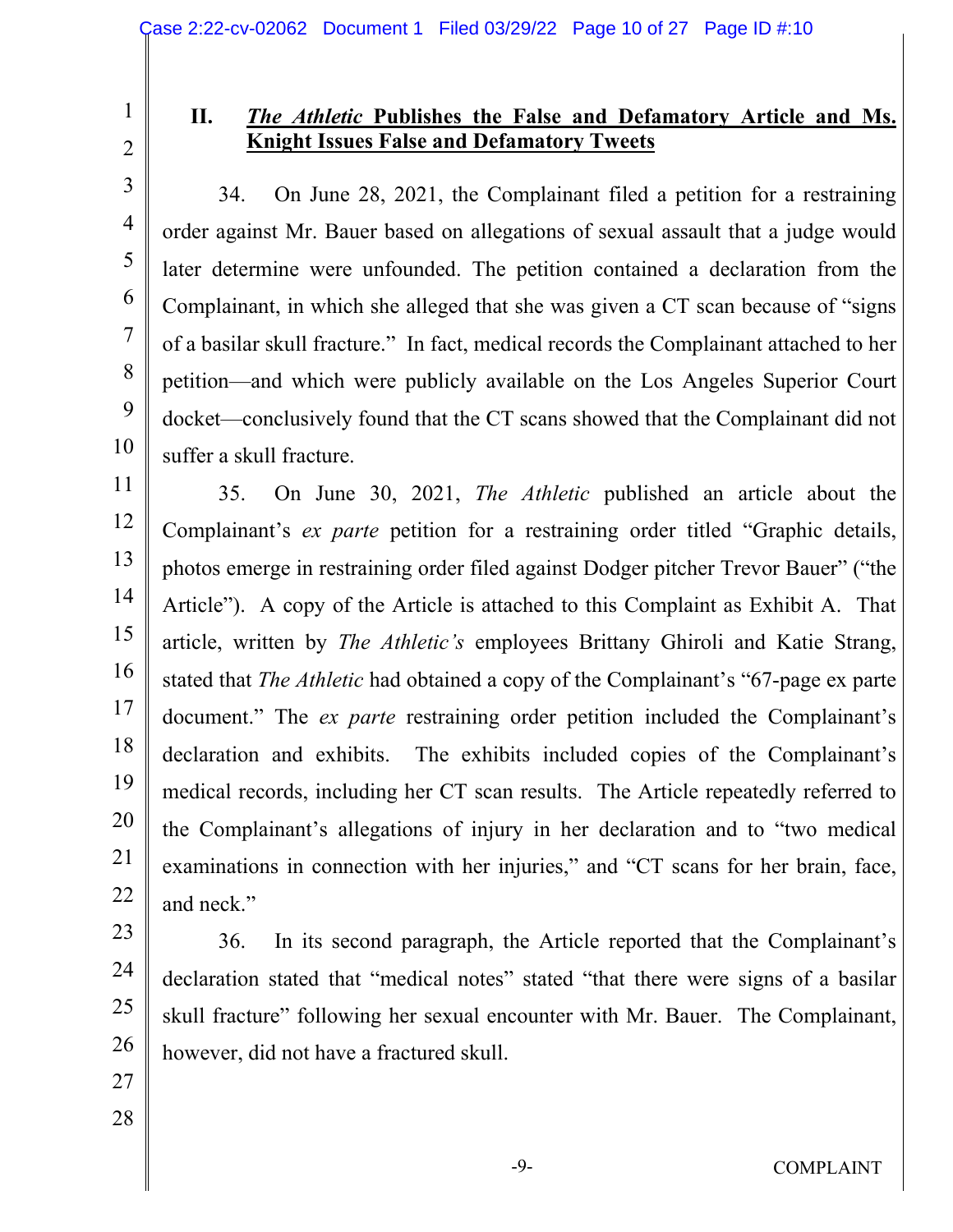1 2 37. CT scan results included in the medical records attached to the Complainant's declaration and possessed by *The Athletic* definitively concluded that she had "no acute fracture."

3 4

5

6

7

8

9

10

11

38. The Complainant's declaration made clear that her CT scan results were part of her filing. The declaration explained that she received CT scans at Alvarado Hospital Medical Center, and that the records "from Alvarado Hospital Medical Center" were "attached as Exhibit '6.'" Exhibit 6 included the CT scan records. The Complainant's declaration also stated that Exhibit 12 contained an "after visit summary" of an appointment in which she had an MRI ordered and was referred for a neurological consult. That exhibit also contained CT scan records that showed no fractures.

12 13 39. *The Athletic* did not refer to the CT scan results in the Article, although *The Athletic* had a copy of them.

14 15 16 17 18 19 20 40. *The Athletic,* Ms. Ghiroli, and Ms. Strang knew that the Complainant had CT scans on her head, neck, and face because the Article *said so*. The Article explained that the Complainant "underwent rapid CT scans for her brain, face and neck" but nonetheless omitted the results of the scans included in the medical records the Complainant attached to her petition. The results of the Complainant's CT head scan attached to the petition clearly state that she suffered "no acute fracture."

21 22 23 41. By ignoring the negative results of the CT scan to the Complainant's head, the Article gave the clear—but false—impression that Mr. Baur had fractured the Complainant's skull.

24 25 26 27 42. In addition to publishing the Article on its website, which reaches approximately 6 million unique viewers each month, *The Athletic* posted a link to the Article on its Twitter account, which had over 165,000 followers, and on its Facebook account, which had over 300,000 followers.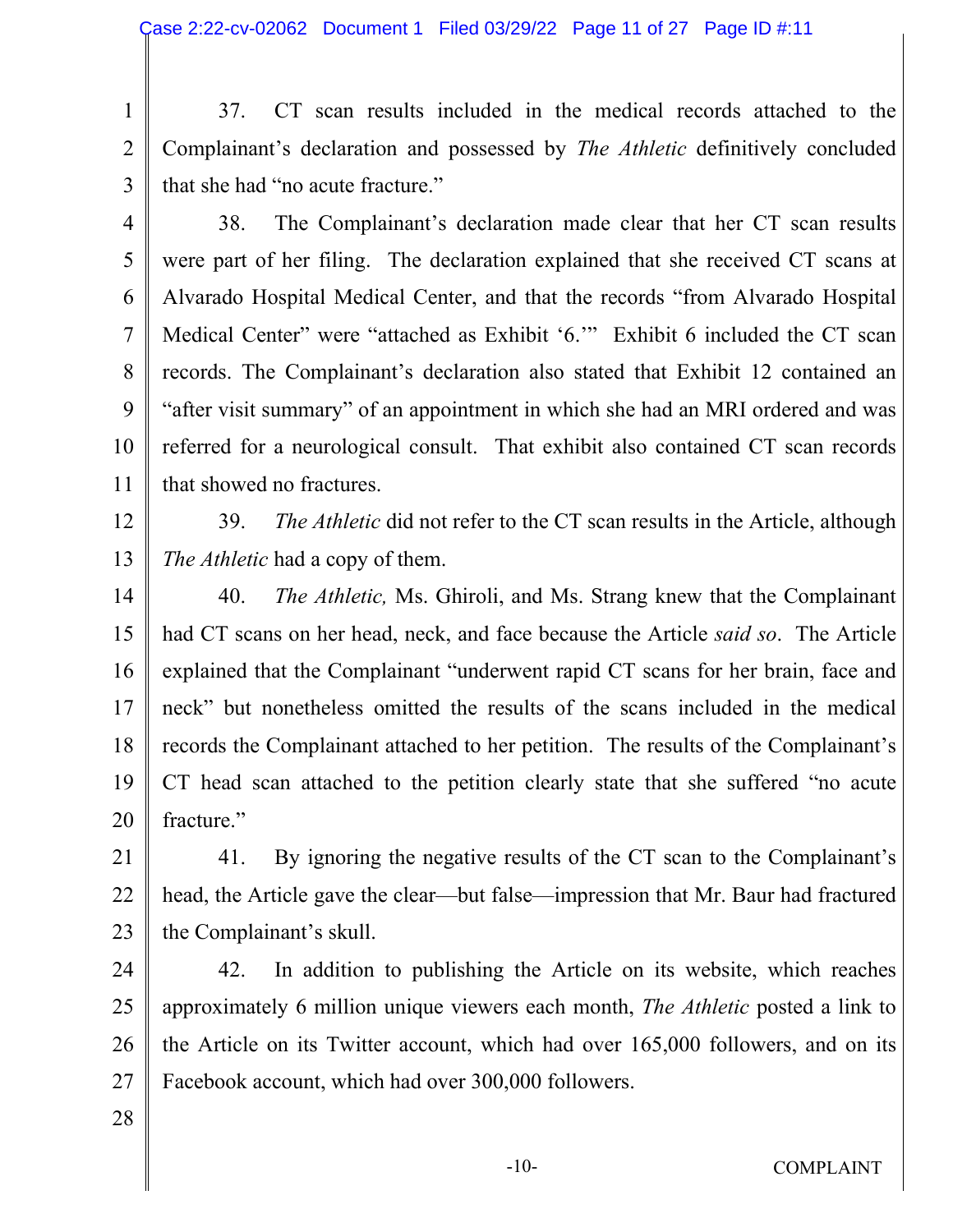1 2 3 43. To further amplify the inaccurate claim that Mr. Bauer had fractured the Complainant's skull, Ms. Knight issued multiple tweets about the nonexistent fracture following publication of the Article.

4

5

6

44. Ms. Knight tweeted, in response to a Twitter thread about the allegations against Mr. Bauer, that it is "[n]ot possible to consent to a fractured skull."<sup>15</sup> A copy of that tweet is attached to the Complaint as Exhibit B-1.

7 8 9 10 11 12 13 45. Minutes after sending that tweet, Ms. Knight sent a second tweet to her more than one hundred thousand followers: "There seems to be some confusion surrounding the issue of consent but here is some clarity: it's not possible to consent to a cracked skull."<sup>16</sup> A copy of that tweet is attached to the Complaint as Exhibit B-2. She followed up with another tweet: "Saying you'd like to engage in rough sex that involves slapping or choking does not equal consent to a cracked skull."<sup>17</sup> A copy of that tweet is attached to the Complaint as Exhibit B-3.

14 15 46. Ms. Knight's tweets illustrated that the Article conveyed the false message that Mr. Bauer fractured the Complainant's skull.

16

17 18 47. Ms. Knight's repeated tweets about a non-existent skull fracture were false statements of fact, which made explicit what *The Athletic*'s Article had conveyed through implication.

- 19 20 21 48. As a writer for *The Athletic* at the time who reported on Major League Baseball, Ms. Knight's tweets were sent in the course of, and within the scope of, her employment by *The Athletic*.
- 22
- 23 24 25 26 <sup>15</sup> Molly Knight (@molly\_knight), TWITTER (July 2, 2021, 12:11 PM), https://twitter.com/molly\_knight/status/1411039821091409920 [https://web.archive.org/web/20210702191129].  $^{16}$  Molly Knight (@molly\_knight), TWITTER (July 2, 2021, 12:12 PM), https://twitter.com/molly\_knight/status/1411040215234355201 [https://web.archive.org/web/20210702191312].  $17$  Molly Knight (@molly\_knight), TWITTER (July 2, 2021, 12:14 PM),
- 27 https://twitter.com/molly\_knight/status/1411040526455898114 [https://web.archive.org/web/20210702191419].
- 28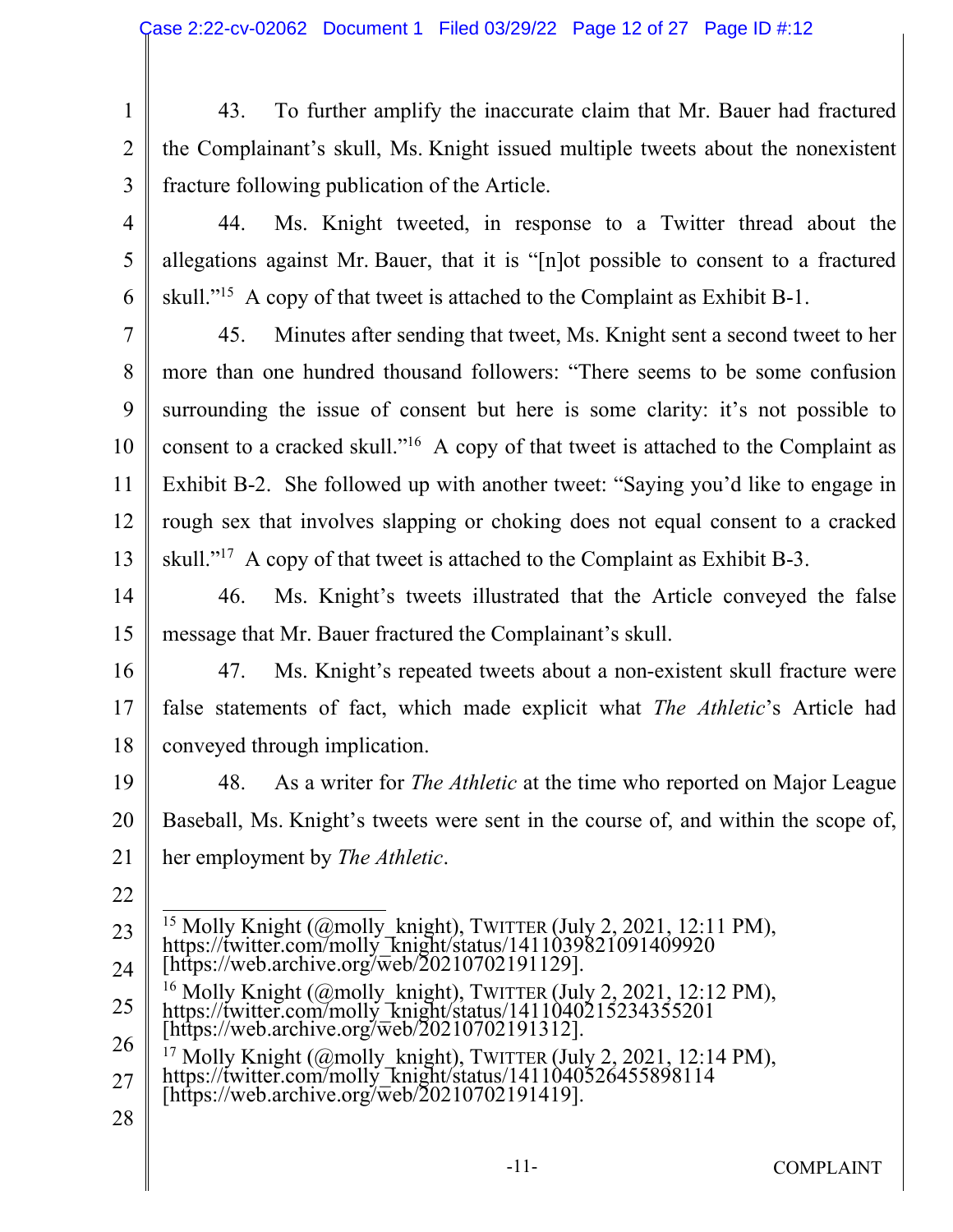1 2 3 4 5 6 7 8 49. Not only did *The Athletic*'s own employees understand the Article to accuse Mr. Bauer of fracturing the Complainant's skull, other news outlets had the same understanding of the Article. For example, *Sports Illustrated*, citing to details published in *The Athletic*, published an article repeating that the Complainant had shown "signs of a basilar skull fracture," while omitting that the Complainant did not in fact sustain a skull fracture.<sup>18</sup> Once informed that the Complainant did not sustain any fractures, *Sports Illustrated* corrected its reporting and issued a tweet explaining that the CT scan found no fracture.<sup>19</sup>

9 10 11 12 50. *Beyond the Box Score* similarly published an article recounting the allegations made by the Complainant and the "medical evidence, as The Athletic related" which repeated in full *The Athletic* Article's statement that the Complainant showed "signs of a basilar skull fracture."<sup>20</sup>

13 14 15 16 17 18 19 20 51. Other outlets, such as *Fox News* and *Inside Hook*, made similar errors based on *The Athletic*'s false reporting, each citing to *The Athletic* in detailing the Complainant's allegations. Those outlets corrected their reporting once informed that the Complainant did not have any fractures. *Fox News* described the CT scan's findings of no fracture as "contrary to what was first reported."<sup>21</sup> *InsideHook* also published a detailed explanation that "representatives of Trevor Bauer refuted a number of claims that appeared in *The Athletic*'s report," including that "[i]n the

- 21 <sup>18</sup> Stephanie Apstein, *Trevor Bauer Must Not Start Sunday,* SPORTS ILLUSTRATED (July 1, 2021) https://www.si.com/mlb/2021/07/01/trevor-bauer-must-not-startafter-assault-allegations.
- 22 23 <sup>19</sup> Stephanie Apstein (@stephapstein), TWITTER (July 2, 2021, 2:24 PM), https://twitter.com/stephapstein/status/1411027916893429762?s=20.

<sup>24</sup> <sup>20</sup> Sheryl Ring, Esq., *Trevor Bauer is Accused of Sexual Assault,* SB NATION (July 1, 2021, 3:00 PM),

<sup>25</sup> https://www.beyondtheboxscore.com/2021/7/1/22557465/trevor-bauer-is-accusedof-sexual-assault.

<sup>26</sup> 27 <sup>21</sup> Daniel Canova and Ryan Gaydos, *Dodgers' Trevor Bauer sex assault allegations detailed in graphic report; pitcher denies claims,* FOX NEWS (July 2, 2021, 6:53 AM), https://www.foxnews.com/sports/dodgers-trevor-bauer-sex-assaultallegations.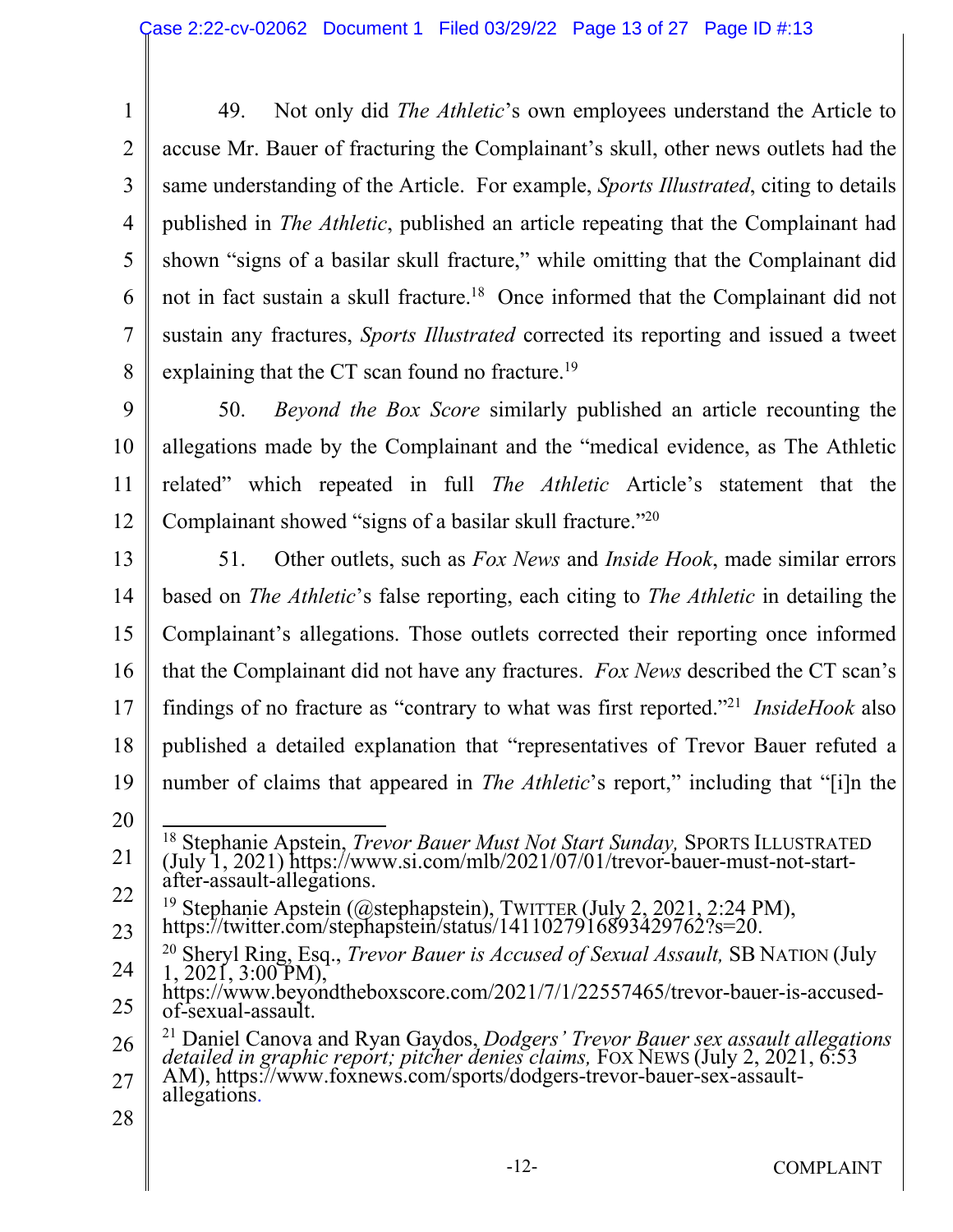medical documents supplied by the woman in her petition, there is a CT scan included that **clearly states she does NOT have a skull fracture.**" 22

3

4

5

6

7

8

9

10

1

2

#### **III.** *The Athletic* **and Ms. Knight Acted With Actual Malice Because They Knew That There Was No Skull Fracture**

52. *The Athletic*, Ms. Ghiroli, and Ms. Strang knew that the Article's implication that the Complainant had her skull fractured was false. The *Athletic*, Ms. Ghiroli, and Ms. Strang possessed the Complainant's petition for restraining order, declaration, and exhibits, which included her medical records showing that she did not have a skull fracture. The Article itself referenced the CT scans, showing that *The Athletic*, Ms. Ghiroli, and Ms. Strang knew that there were CT scans showing whether the Complainant had a skull fracture.

12

13

11

53. *The Athletic*, Ms. Ghiroli, and Ms. Strang deliberately ignored those medical records to perpetuate the false message that Mr. Bauer fractured the Complainant's skull.

14 15

16 17 54. *The Athletic*'s actual malice is also shown by their campaign to attack Mr. Bauer, in particular the repeated articles impugning Mr. Bauer's character and seeking to harm his baseball career.

18 19 55. The actions of the Defendants following the publication of the Article confirm their actual malice.

20 21 22 23 56. After the Article was published, Mr. Bauer's representatives promptly contacted *The Athletic*, explaining that the Complainant's own medical records attached to the declaration showed no skull fracture. Mr. Bauer's representatives also provided another copy of those medical records to *The Athletic*.

- 24
- 25

26

<sup>22</sup> On the Trevor Bauer Allegations and the Need for Better Consent Education, INSIDEHOOK (July 1, 2021, 1:35 PM),

- 27 https://www.insidehook.com/daily\_brief/sports/trevor-bauer-allegations-consent (emphasis in original).
- 28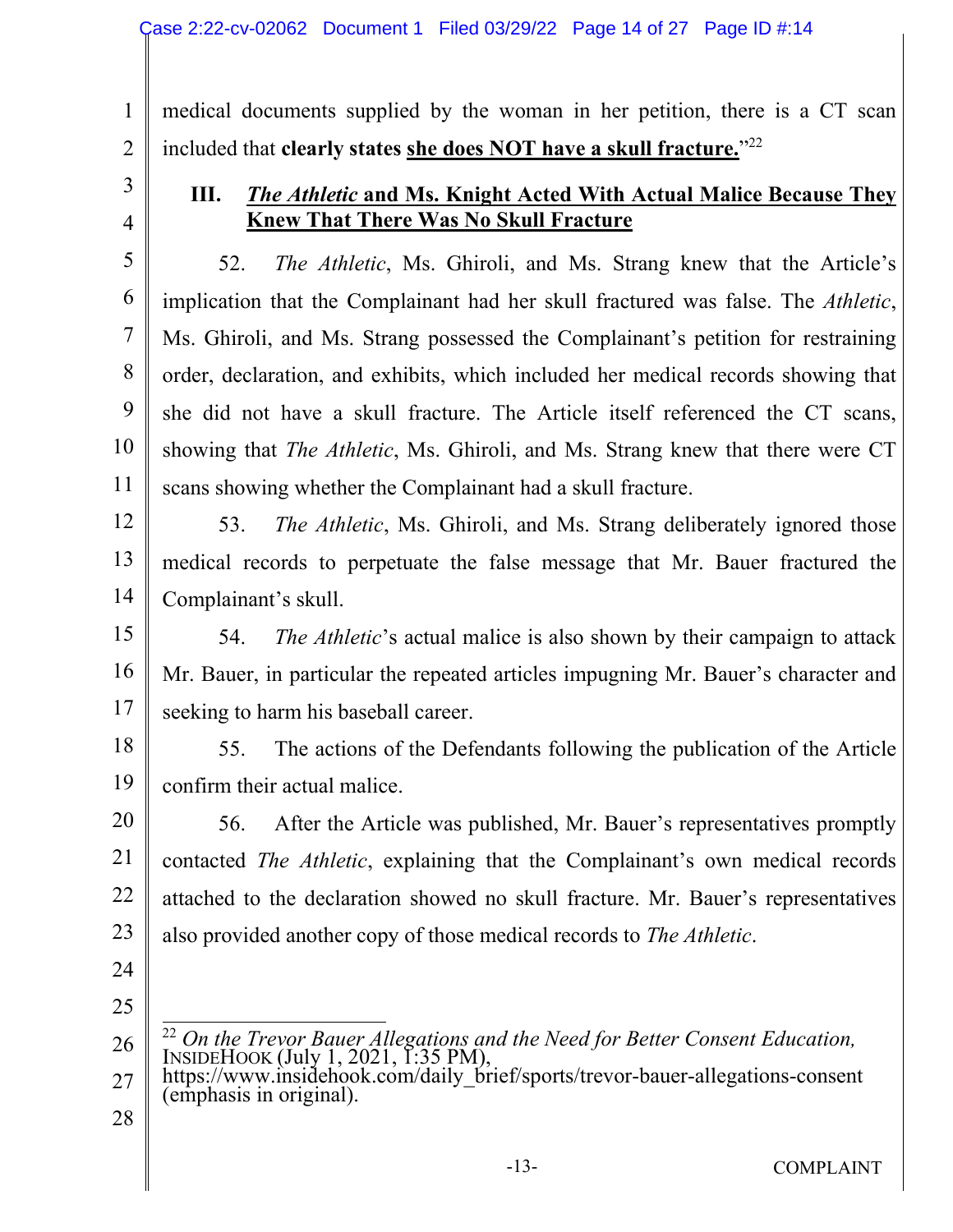- 1 2 3 57. After receiving this information, *The Athletic* refused to correct the Article. Emma Span from *The Athletic* stated that "[h]aving looked over the records, we believe our story is *accurate* as currently phrased." (emphasis added).
- 4 5 6 7 8 9 58. Only following the receipt of a demand letter from Mr. Bauer's counsel did *The Athletic* issue a meager revision to the Article, including the following parenthetical: "(*Update***:** After publication, Trevor Bauer's representatives emphasized that medical records showed that while the woman was initially diagnosed with signs of a basilar skull fracture, a subsequent CT scan found no acute fracture.)"
- 10 11 12 13 59. This correction was insufficient and inaccurate. There was no "diagnos[is]" of signs of a skull fracture. Instead, an emergency room physician observed that the Complainant presented with *indications* of a possible basilar skull fracture, which was ruled out by the *only* CT scans the woman had.
- 14 15 16 60. Ms. Knight also acted with actual malice in issuing the false tweets about a "cracked skull" and "fractured skull." Ms. Knight cited no source for her false statements.
- 17 18 19 61. Like her colleagues Ms. Ghiroli and Ms. Strang, Ms. Knight deliberately ignored the Complainant's declaration and accompanying exhibits to perpetuate a damaging falsehood about Mr. Bauer.
- 20 21 22 23 24 62. Ms. Knight's actual malice is also shown by her prior false and misleading comments about Mr. Bauer, her campaign to dissuade teams from signing Mr. Bauer, and her frequent complaints about the Los Angeles Dodgers' decision to add Mr. Bauer to the team. In Ms. Knight's view, the Complainant's allegations confirmed the righteousness of Ms. Knight's vendetta.
- 25
- 26
- 27
- 28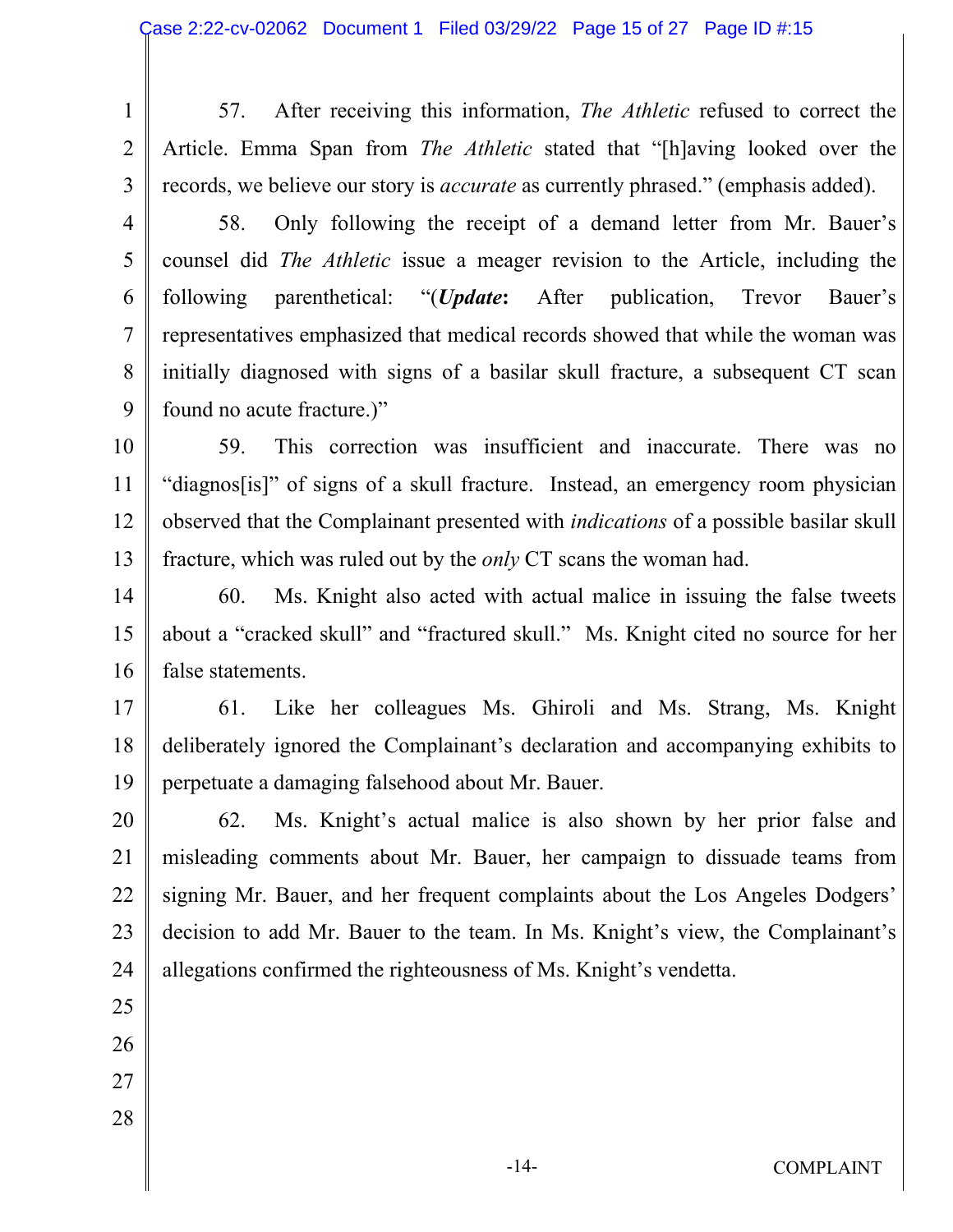1 2 3 63. Indeed, Ms. Knight tweeted on July 1, 2021, that she was "too angry to keep tweeting about this."<sup>23</sup> That tweet was linked to a tweet about her February 6 article lamenting the Dodgers' signing of Mr. Bauer.

4 5 64. The next day Ms. Knight tweeted about the non-existent skull fractures.

6 7 65. Ms. Knight deleted her tweets following Mr. Bauer's demand letter. Ms. Knight did not issue a corrective tweet.

8 9 66. Ms. Knight's false statements about a "cracked skull" or "fractured skull" were assertions of fact.

## **IV.** *The Athletic* **and Ms. Knight Continue to Misrepresent the Complainant's Allegations**

12 13 14 67. In addition to the publication of the Article and Ms. Knight's tweets, *The Athletic* and Ms. Knight used the Complainant's allegations to further attack Mr. Bauer in efforts to harm his career.

- 15 16 17 18 19 20 21 22 23 68. *The Athletic* published an article by Mr. Rosenthal titled, "MLB cannot allow Trevor Bauer to pitch on Sunday."<sup>24</sup> Mr. Rosenthal stated that "Bauer responded to the allegations not by denying they happened, but by saying they were consensual." That was false. At the time the petition was filed, Mr. Bauer, through his representatives, called the allegations "categorically false" and he has continued to deny the allegations. Mr. Rosenthal made no reference to the CT scan results, which refuted the veracity of the Complainant's declaration and *The Athletic*'s own reporting. He also did not hide his desire for MLB to suspend Mr. Bauer. Even if Mr. Bauer was "neither . . . charged nor convicted," Mr. Rosenthal emphasized that
- 24

10

11

<sup>23</sup> Molly Knight (@molly\_knight), TWITTER (July 1, 2021, 4:45 PM),

<sup>25</sup> https://twitter.com/molly\_knight/status/1410700997790355458.

<sup>26</sup> <sup>24</sup> Ken Rosenthal, *Rosenthal: MLB cannot allow Trevor Bauer to pitch on Sunday,*  THE ATHLETIC (July 1, 2021),

<sup>27</sup> https://theathletic.com/2685481/2021/07/01/rosenthal-mlb-cannot-allow-trevorbauer-to-pitch-on-sunday/.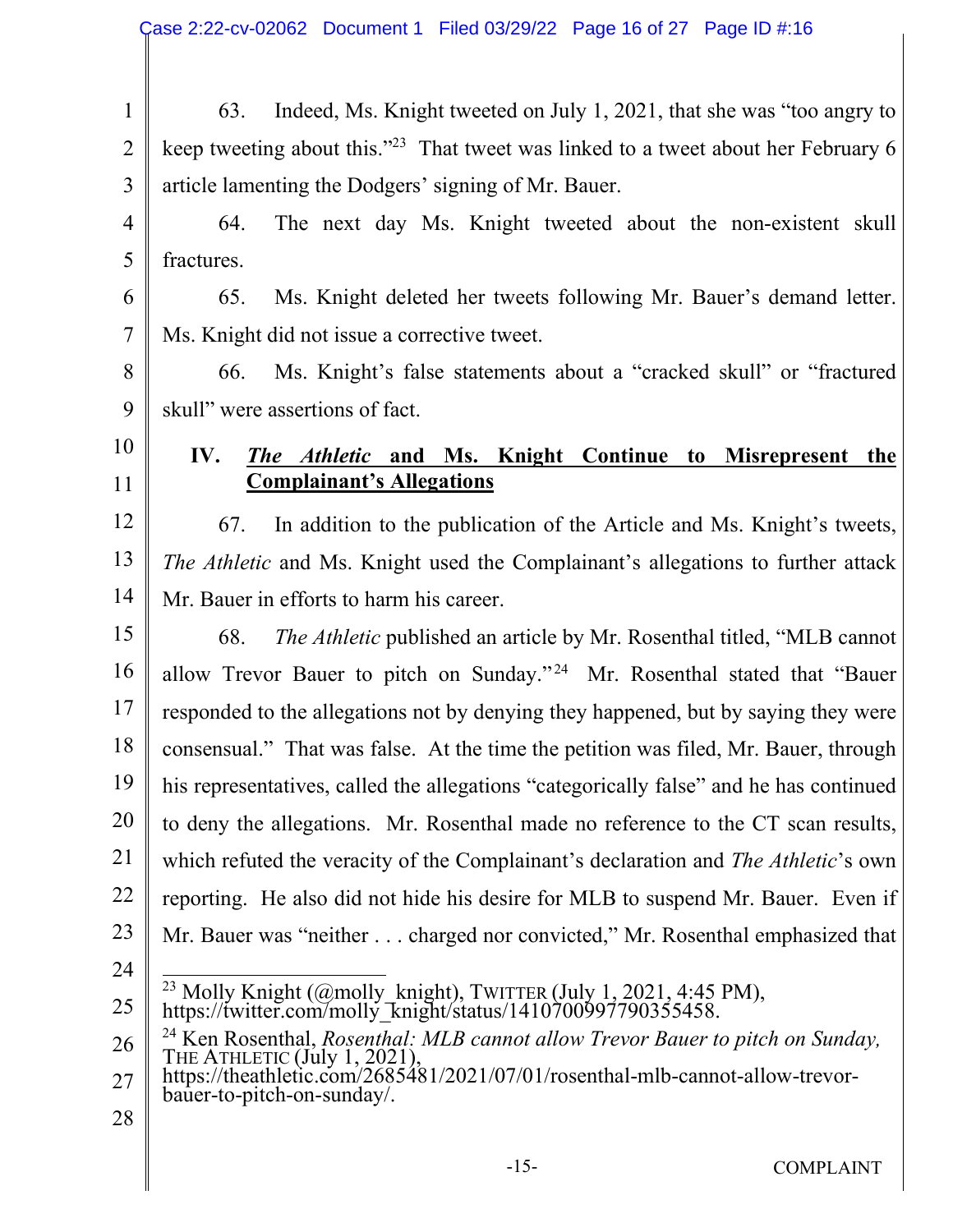1 2 MLB could "suspend him" because "[t]he league has more latitude to exercise discretion."

69. An article in *The Athletic* by Fabian Ardaya attempted to link the Complainant's allegations to Mr. Bauer's prior tweets, asserting that Mr. Bauer's "online interactions, especially with women, was a subject of focus."<sup>25</sup> But the article did not identify any connection between Mr. Bauer's alleged online interactions with women and a consensual sexual encounter with the Complainant.

8 9 70. Following her false and defamatory tweets, Ms. Knight continued to publish tweets about the allegations, repeatedly impugning Mr. Bauer.

10 11 12 13 14 15 71. On July 3, 2021, Ms. Knight tweeted that "[m]any of us were screaming about Bauer's harassment of and anger issues toward women before they signed him." She asserted that "[t]his wasn't rocket science. Anyone with an internet connection could have Google searched 'Bauer harassment women' and read emerging [sic] they needed to know." And she reiterated her belief that Mr. Bauer's "signing never should have happened."<sup>26</sup>

16 17 18 19 72. She further tweeted, in reference to Mr. Bauer and without any basis in fact, that "a person with a pattern of abusive behavior online towards women allegedly escalating it into physical violence against women is not surprising. If you were surprised you weren't paying attention."<sup>27</sup>

20

3

4

5

6

- 21
- 22
- 23 24 25 26 27 28 <sup>25</sup> Fabian Ardaya, *Dodgers plan to start Trevor Bauer on Sunday amid assault allegations,* THE ATHLETIC (July 1, 2021), https://theathletic.com/2685194/2021/07/01/dodgers-plan-to-start-trevor-bauer-onsunday-amid-assault-allegations/. <sup>26</sup> Molly Knight (@molly\_knight), TWITTER (July 3, 2021, 10:05 AM), https://twitter.com/molly knight/status/1411325273006501899. <sup>27</sup> Molly Knight (@molly\_knight), TWITTER (JULY 3, 2021, 10:41 AM), https://twitter.com/molly\_knight/status/1411334218680913922.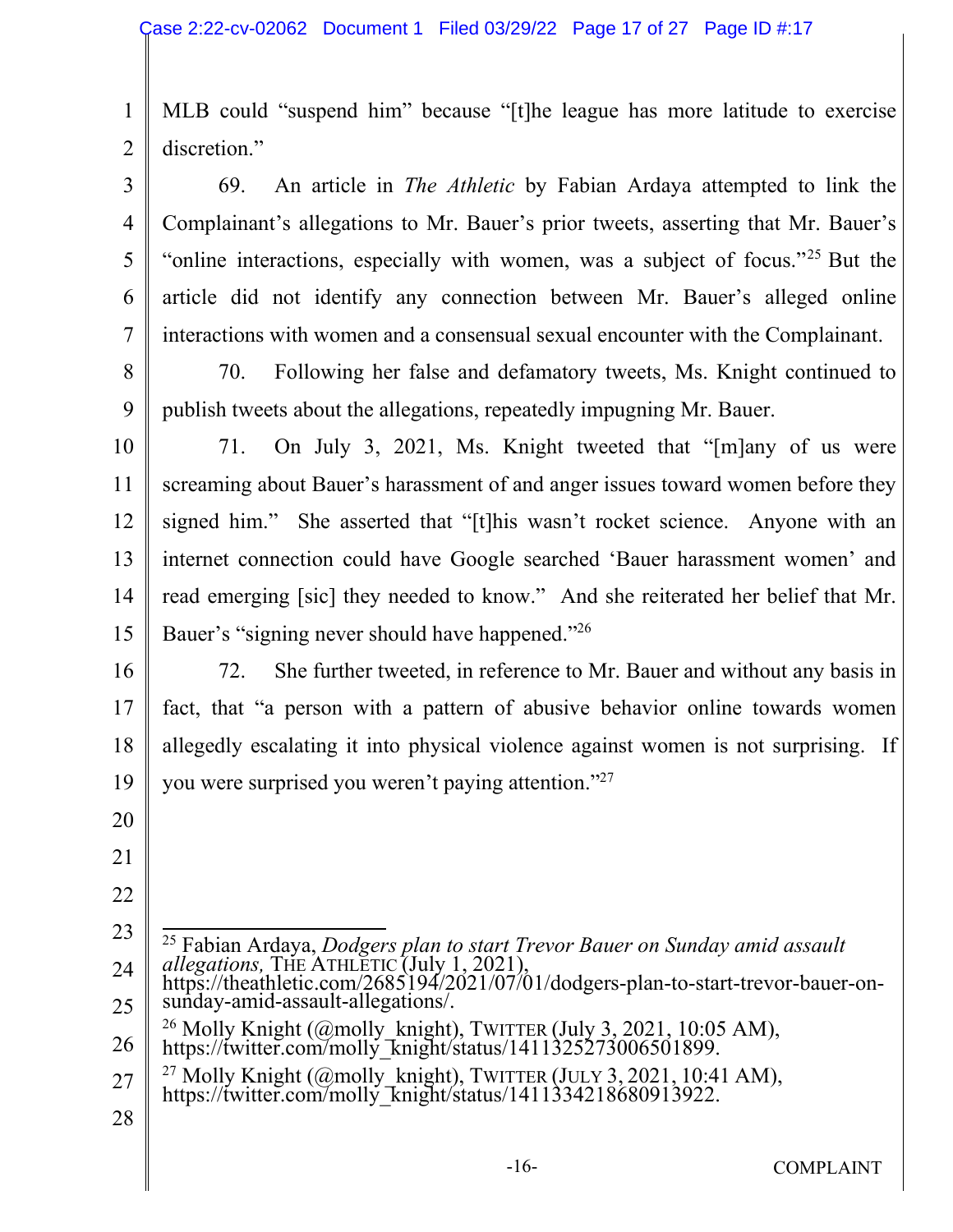2

1

### **V.** *The Athletic* **Mischaracterizes the Judge's Rulings Denying the Complainant's Materially Misleading Petition**

3 4 5 6 7 8 9 10 73. On August 19, 2021, following four days of testimony, the Los Angeles Superior Court denied the Complainant's request for a domestic violence restraining order. In denying the request, the Judge Dianna Gould-Saltman explained that "[t]he primary question for this court is, to what did Petitioner [Complainant] consent? And how did she manifest that consent to [Mr. Bauer]?" Because the Court found that the Complainant consented to her acts with Mr. Bauer, it concluded that Mr. Bauer had not assaulted or abused the Complainant.

11 12 13 14 74. As the Court explained, the Complainant "had and has the right to engage in any kind of sex as a consenting adult that she wants to with another consenting adult. She was not ambiguous about wanting rough sex in the parties' first encounter and wanting rougher sex in the second encounter."

15 16 17 18 19 20 21 22 75. The Court also determined that the Complainant's declaration was "materially misleading" and that her accusations against Mr. Bauer lacked credibility. The Court explained that the "[Complainant] was clear that she was extremely stressed and had extreme anxiety when [Mr. Bauer] sent messages. She also testified that she was extremely stressed and anxious when he didn't send messages. That isn't rational." And the Court found that the Complainant's "fear that [Mr. Bauer] might do something if he knew she went to the hospital had no factual basis."

- 23 24 25 26 76. The Court emphasized the Complainant's motivation to harm Mr. Bauer in bringing her false allegations: "[c]ommunications to her friends, which are entered into evidence, indicate that she was excited for the attention to her, and, eventually, the damage that attention would have on [Mr. Bauer]."
- 27 28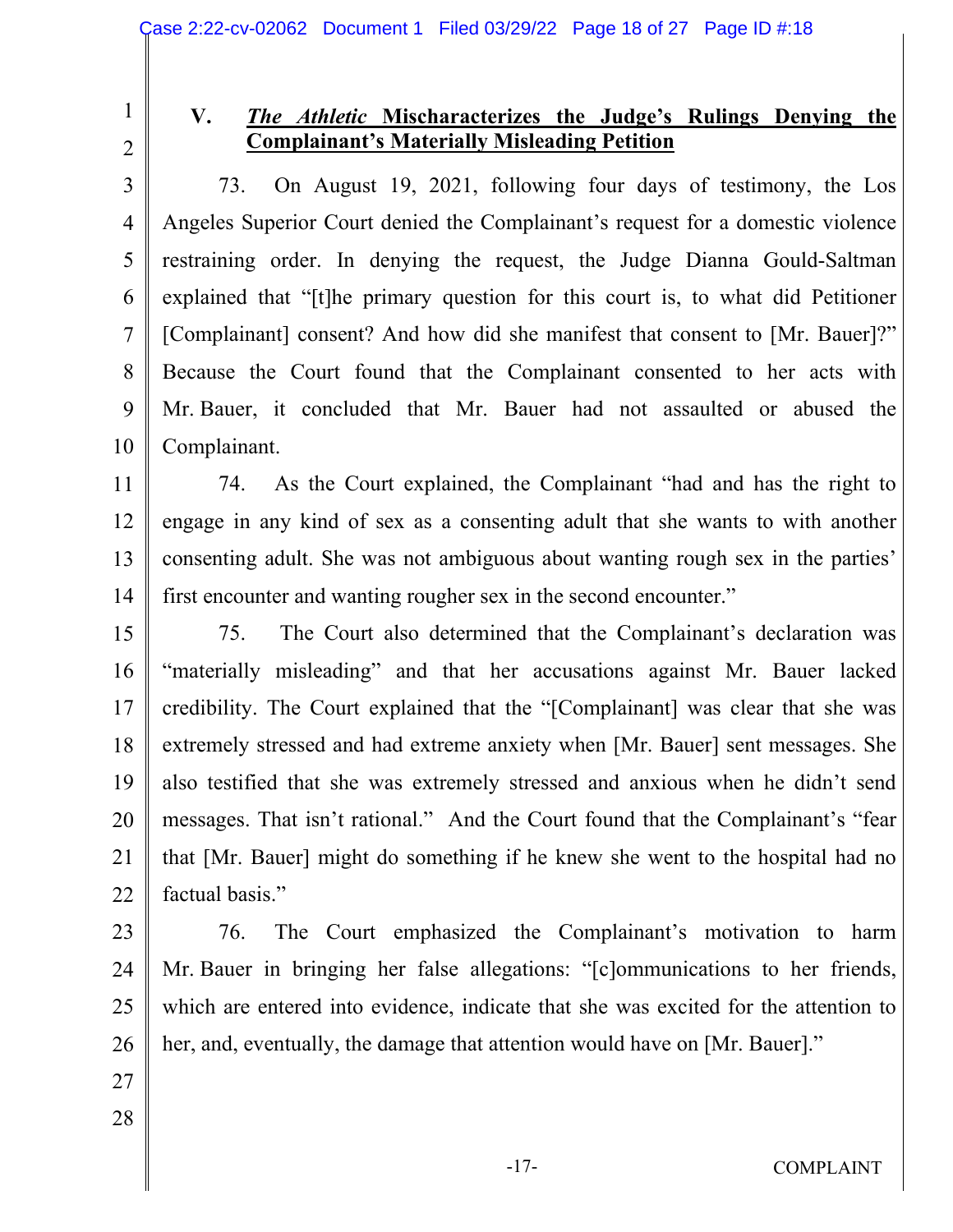- 1 2 3 77. Despite these findings thoroughly discrediting the Complainant's allegations, *The Athletic*'s reporting on the Court's ruling on August 19, 2021, continued to take the Complainant's false allegations as true.<sup>28</sup>
- 4

78. *The Athletic* did not state that the Court found that there was no assault, sexual assault, or other act of abuse.

6 7

8

9

10

5

79. *The Athletic* reported without qualification that the Complainant "was just as afraid of the social consequences as the physical ones of coming forward about her meetings with Bauer." *The Athletic* made no mention of the Court's contrary finding that the Complainant was motivated by her desire for attention and to destroy Mr. Bauer's reputation and career.

11 12 13 14 15 16 80. *The Athletic* repeated the Complainant's accusation that Mr. "Bauer punched her, choked her with her own hair until she lost consciousness, then had anal sex with her, which she had not consented to." It did not explain that the Court rejected these allegations of non-consensual acts in finding no past act of abuse by Mr. Bauer. Moreover, the article omitted that the Court found no evidence that Mr. Bauer engaged in anal sex with Ms. Hill while she was unconscious.

17 18 19 20 21 81. Likewise, in an article on August 20, 2021, <sup>29</sup> *The Athletic*  characterized the Court's ruling as a finding that Mr. Bauer "did not pose an immediate threat to" the Complainant. But that description of the Court's ruling ignored the Court's central finding—the finding upon which the petition for a restraining order was denied—that Mr. Bauer did not commit any act of abuse.

- 22
- 23



26 <sup>29</sup> Fabian Ardaya, *What the Trevor Bauer decision means and what cold come next for the Dodgers,* THE ATHLETIC (Aug. 20, 2021),

<sup>27</sup> https://theathletic.com/2781998/2021/08/20/what-the-trevor-bauer-decision-meansand-what-could-come-next-for-the-dodgers.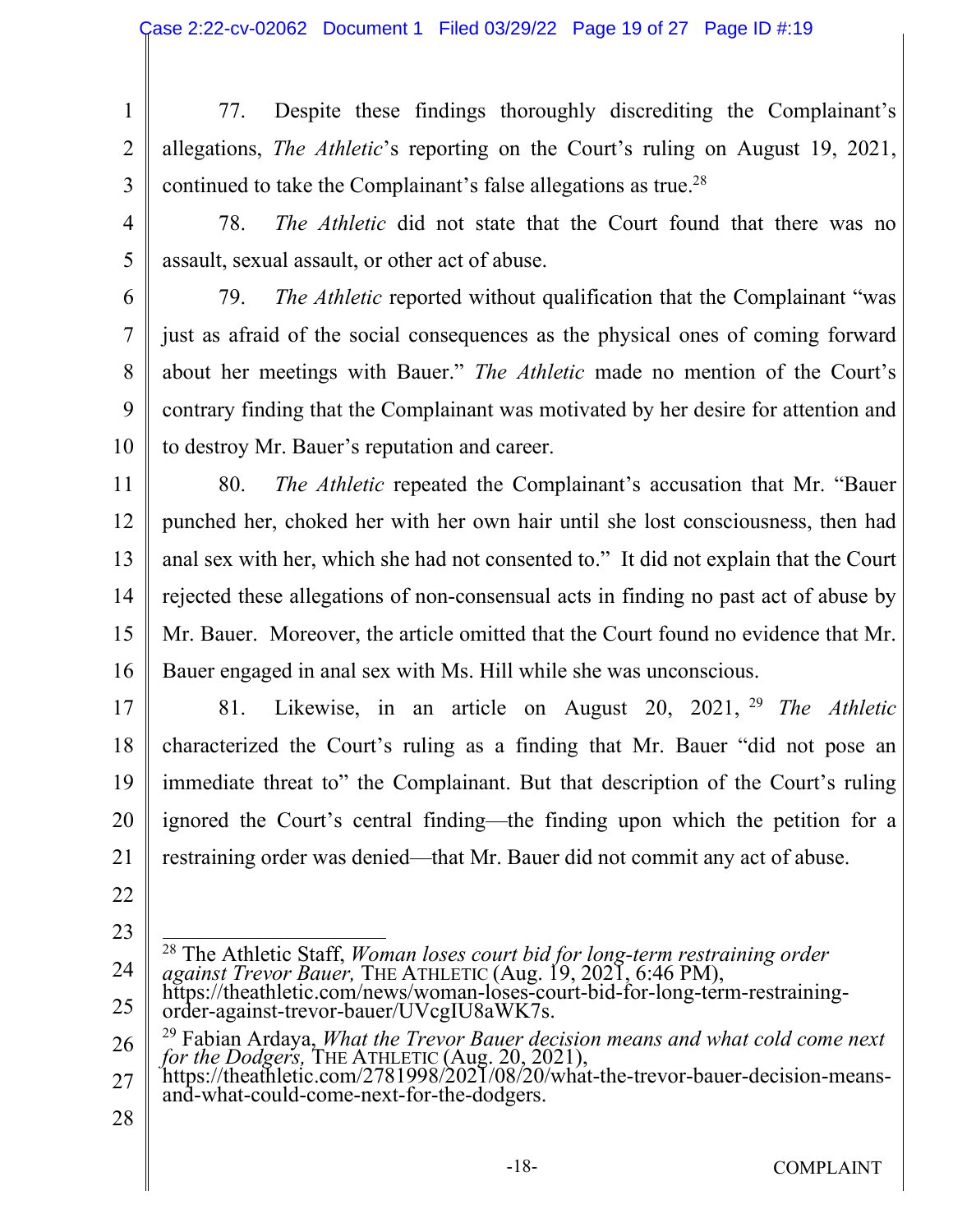1 2 3 4 5 82. The article also misrepresented the standard applied by the Court in denying the Complainant's request for a restraining order. It stated that the "request for a restraining order . . . focused more on future risk rather than litigating what had occurred" and that the "burden of evidence was to prove that Bauer was a future threat, not that the alleged assault occurred."

6 7 8 9 10 11 12 13 83. That recitation of the standard is wrong. To obtain a restraining order under California law, the Complainant was required to show a past act of abuse. *See* Cal. Fam. Code § 6300(a) ("An order may be issued under this part to restrain any person for the purpose specified in Section 6220, if an affidavit or testimony and any additional information provided to the court pursuant to Section 6306, shows, to the satisfaction of the court, reasonable proof of a past act or acts of abuse."). That showing necessarily would have required the Complainant to prove "that the alleged assault occurred."

14 15 16 84. For the same reasons, the article was incorrect in stating that the Court's "findings would not be conclusive in a potential civil suit, since this case was solely in regard to the future application of the restraining order."

17 18 19 20 85. *The Athletic* also failed to accurately describe the Court's findings in an article on December 21, 2021, again characterizing the Court as only "stating that [Mr. Bauer] did not pose a threat to the woman who filed it moving forward."<sup>30</sup> 86. Ms. Knight also misrepresented the Court's findings. On August 19,

21 22 23 2021, she tweeted that the Court "declined to extend that order today, finding that Bauer is only violent during sex and Bauer and his alleged victim are not going to have sex again."<sup>31</sup>

- 27 <sup>31</sup> Molly Knight (@molly\_knight), TWITTER (Aug. 19, 2021, 3:02 PM), https://twitter.com/molly\_knight/status/1428432083316133890.
- 28

<sup>25</sup> 26 <sup>30</sup> Brittany Ghiroli, *What's the latest with the Trevor Bauer investigations?*, THE ATHLETIC (Dec. 21, 2021), https://theathletic.com/3028210/2021/12/21/whats-thelatest-with-the-trevor-bauer-investigations/.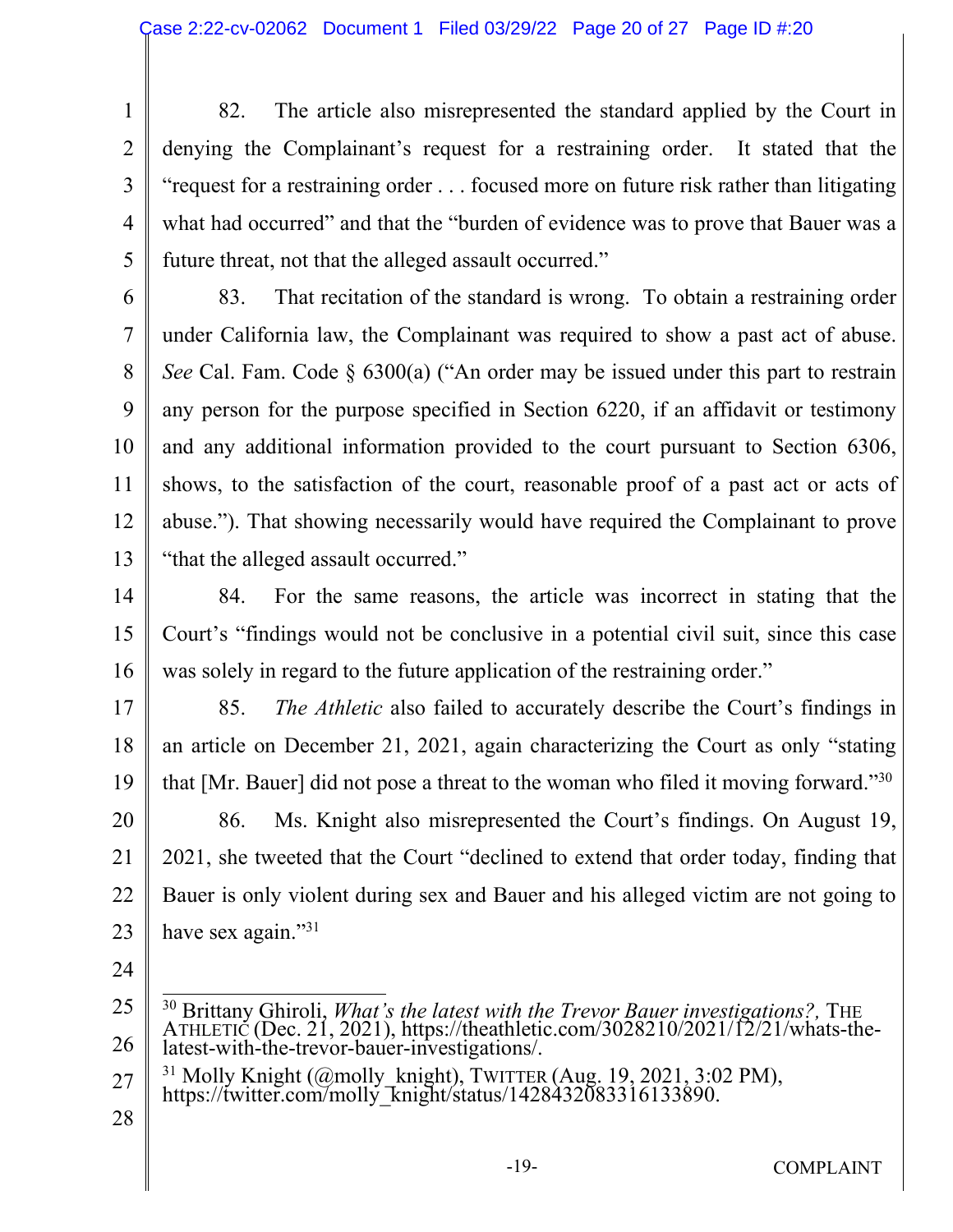1 2 3 87. The Court did not make any finding that Mr. Bauer "is only violent during sex." Instead, the Court found there was no sexual assault or other act of abuse.

4 5 6 7 8 88. Ms. Knight's tweets reflected her inability to report accurately on the outcome of the restraining order hearing. That same day, she tweeted: "Some of you have asked me why I have not yet written about Bauer's situation in my newsletter. It's a fair question. Honestly I'm protecting my own mental health until we have more clarity on whatever the league and/or the police decide to do."<sup>32</sup>

### 9 10

### **VI. The Los Angeles District Attorney Declines to Charge Mr. Bauer with any Crime**

11 12 89. On February 8, 2022, the Los Angeles District Attorney stated publicly that his office would not charge Mr. Bauer with a crime.

13 14 15 16 90. The District Attorney's Office stated that "[a]fter a thorough review of the available evidence, including the civil restraining order proceedings, witness statements and the physical evidence—the People are unable to prove the relevant charges beyond a reasonable doubt."

17 18 19 20 91. District Attorney George Gascon later reiterated that his office "looked at the case very very closely" and "investigated it thoroughly." Mr. Gascon also explained that the standard of proof in the civil restraining order proceeding was "very low" and even under that low standard, the allegations could not be proven.

# 21 22

### **COUNT ONE – DEFAMATION PER SE**

### **(Against** *The Athletic***)**

23

24

25

92. Mr. Bauer re-alleges and incorporates paragraphs 1 through 91.

93. The Article written by Ms. Ghiroli and Ms. Strang in the course of, and while acting within the scope of, their employment by *The Athletic*, and

- 26
- 27  $32$  Molly Knight (@molly\_knight), TWITTER (Aug. 19, 2021, 3:06 PM), https://twitter.com/molly\_knight/status/1428433295449026561.
- 28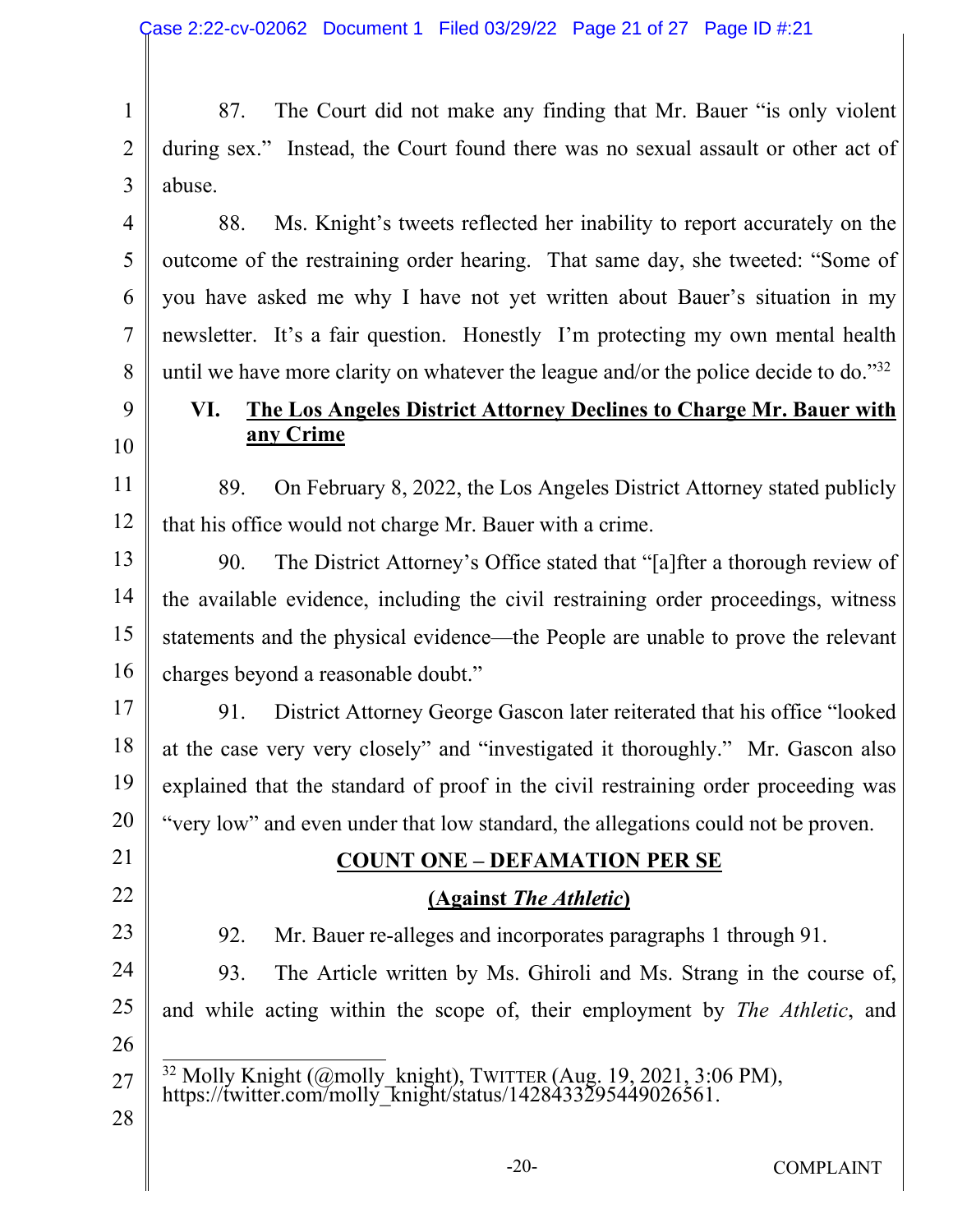1 2 published, or caused to be published, by *The Athletic* on June 30, 2021 is false, defamatory and published with actual malice.

3

94. The defamatory statements in the Article were of and concerning Mr. Bauer and are reasonably understood to be about Mr. Bauer.

5

6

4

95. The Article is defamatory because it conveys the false impression that Mr. Bauer fractured the Complainant's skull.

7 8 9 10 96. The statements that the Complainant had "signs of a basilar skull fracture" and that she had received CT scans of her brain, head, face, and neck without including the results of those CT scans—were reasonably understood as stating that the Complainant had a fractured skull.

11 12 13 97. The Article specifically referenced the Complainant's "rapid CT scans for her brain, face and neck," yet made no mention that the results of those scans were negative.

14 15 16 17 18 98. By informing the reader that the Complainant had CT scans but omitting the results, the Article gave the clear impression that nothing in those scans undermined the alleged "signs of a basilar skull fracture." Accordingly, the reasonable understanding of the Article is that the Complainant's skull was fractured.

19

20 21 99. This reasonable understanding is evident by tweets from then-writer for *The Athletic* Ms. Knight, who issued multiple tweets about a skull fracture in reference to the allegations against Mr. Bauer.

22 23 24 100. This reasonable understanding is also evident from initial reports from multiple news outlets, based on the Article, that the Complainant suffered a skull fracture.

25 26 101. The Article's false reporting led to a proliferation of articles and tweets referencing a nonexistent skull fracture.

27 28 102. These statements were published to many third parties through *The Athletic*'s website, and *The Athletic* promoted the Article on Facebook and Twitter.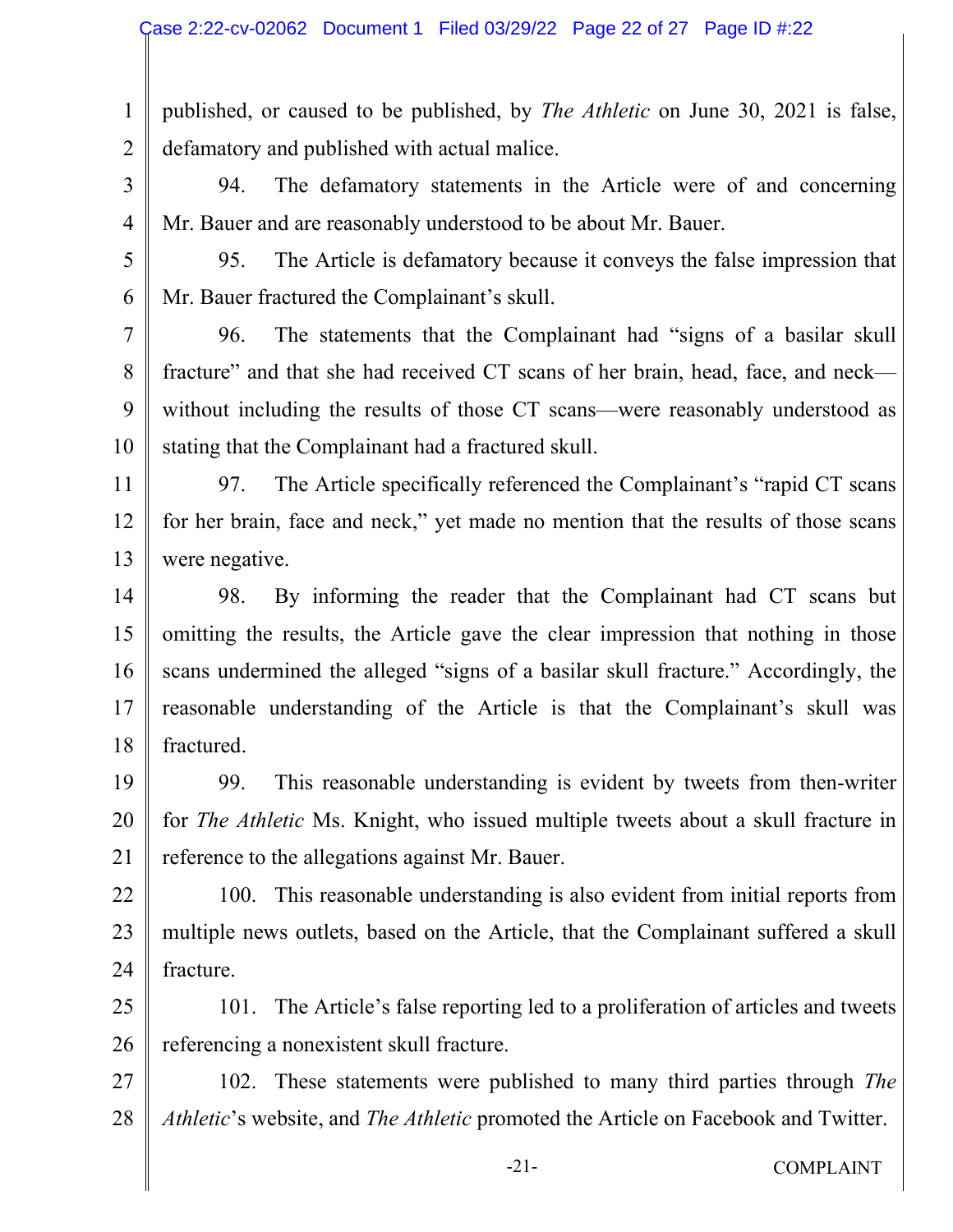1 2 3 4 5 103. *The Athletic*, Ms. Ghiroli, and Ms. Strang knew that the implication that the Complainant suffered a skull fracture was false, or exhibited reckless disregard for its falsity, because *The Athletic*, Ms. Ghiroli, and Ms. Strang had a copy of the *ex parte* restraining order which included the medical records showing that there was no skull fracture.

104. In addition, *The Athletic* refused to correct the Article as soon as possible, even after Mr. Bauer's representatives separately provided *The Athletic* with the medical records and directed them to the portion of the records showing no fracture.

10 11 12 105. By deliberately omitting the CT scan results, *The Athletic* exhibited actual malice. *The Athletic*'s continuing campaign to discredit, insult, and defame Mr. Bauer is further evidence of actual malice.

13 14 15 16 106. *The Athletic*'s campaign against Mr. Bauer is why it ignored the actual facts found in the medical records. To serve their purpose of attacking and harming Mr. Bauer, *The Athletic* deliberately created the false impression that Mr. Bauer fractured the Complainant's skull.

17 18 19 20 21 22 23 24 107. The false and malicious statements by *The Athletic* are not privileged. The Article is not a true and fair report of the Complainant's *ex parte* petition for a restraining order, which included the Complainant's declaration. The Complainant's declaration attached the Complainant's medical records showing no skull fracture. Accordingly, the substance of the declaration and the exhibits was that the Complainant did not suffer a skull fracture. Any reader of those filings would have come away with the same conclusion. Indeed, the Complainant never claimed that her skull was fractured.

25 26 27 108. By sending the message that Mr. Bauer fractured the Complainant's skull, the Article accused Mr. Bauer of more serious conduct than that alleged in the Complainant's petition for restraining order.

28

6

7

8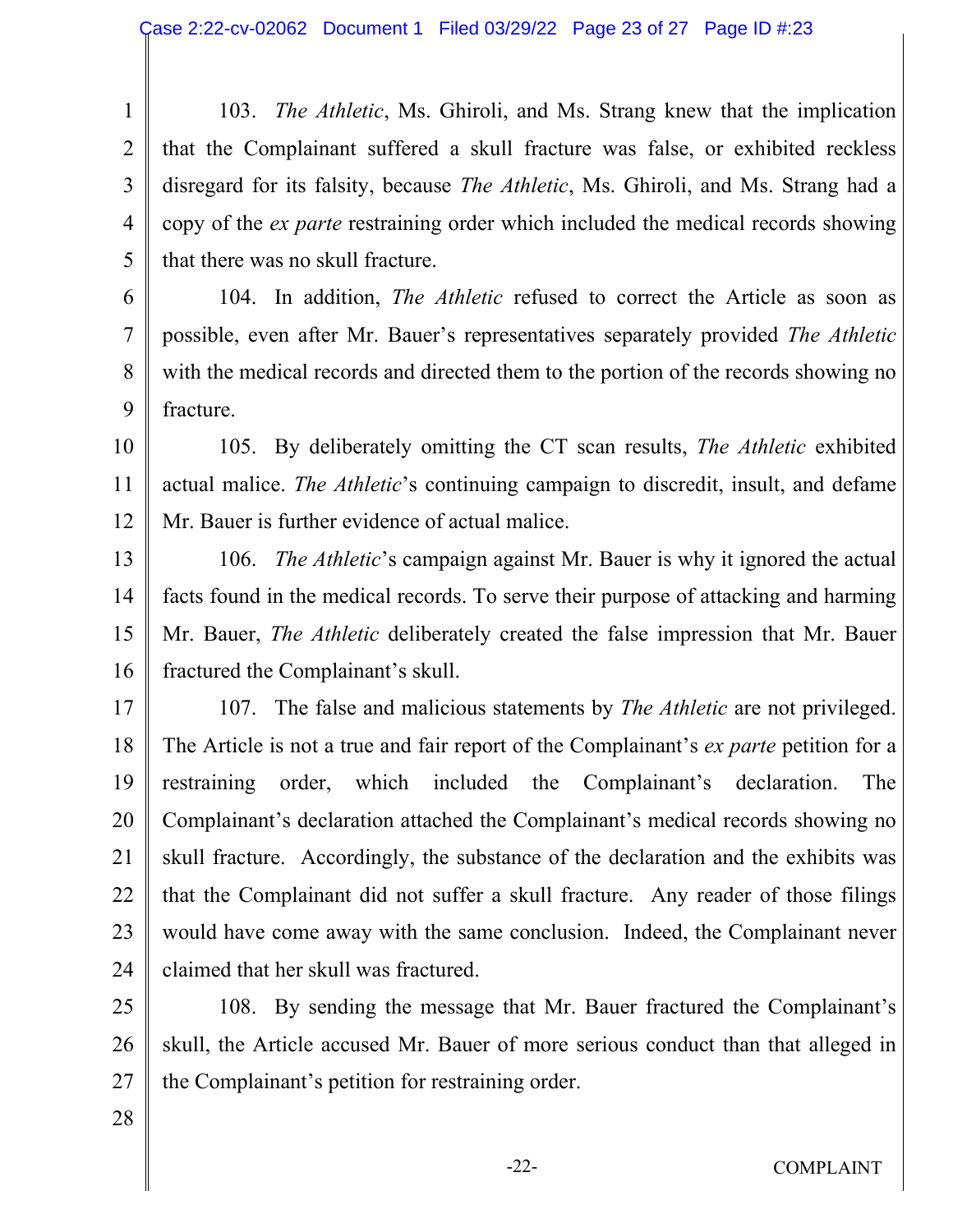| $\mathbf{1}$   | 109. Because the false statements by <i>The Athletic</i> accused Mr. Bauer of a       |  |  |  |  |  |
|----------------|---------------------------------------------------------------------------------------|--|--|--|--|--|
| $\overline{2}$ | serious crime and maligned him in his profession, those statements constitute         |  |  |  |  |  |
| 3              | defamation per se and Mr. Bauer's injury is presumed.                                 |  |  |  |  |  |
| $\overline{4}$ | 110. The false accusations of fracturing the Complainant's skull have also            |  |  |  |  |  |
| 5              | severely damaged Mr. Bauer's reputation, and caused him anguish, humiliation,         |  |  |  |  |  |
| 6              | embarrassment, and financial loss.                                                    |  |  |  |  |  |
| 7              | 111. Mr. Bauer is entitled to punitive damages because The Athletic                   |  |  |  |  |  |
| 8              | published the Article with hatred, ill will, and spite, with the intent to harm       |  |  |  |  |  |
| 9              | Mr. Bauer or in blatant disregard of the substantial likelihood of causing him harm.  |  |  |  |  |  |
| 10             | The Article was part of a campaign to maliciously target and harass Mr. Bauer.        |  |  |  |  |  |
| 11             | <b>COUNT TWO - DEFAMATION PER SE</b>                                                  |  |  |  |  |  |
| 12             | (Against The Athletic and Molly Knight)                                               |  |  |  |  |  |
| 13             | Mr. Bauer re-alleges and incorporates paragraphs 1 through 91.<br>112.                |  |  |  |  |  |
| 14             | 113. Ms. Knight's three tweets referencing a "cracked skull" or "fractured"           |  |  |  |  |  |
| 15             | skull" were false statements of fact.                                                 |  |  |  |  |  |
| 16             | 114. The assertion of a cracked skull or fractured skull is a provable fact,          |  |  |  |  |  |
| 17             | and not opinion.                                                                      |  |  |  |  |  |
| 18             | 115. The Complainant did not suffer a cracked or fractured skull, as the              |  |  |  |  |  |
| 19             | medical records attached to her declaration showed. The Complainant never alleged     |  |  |  |  |  |
| 20             | in her declaration or other filings that she in fact suffered a fractured skull.      |  |  |  |  |  |
| 21             | 116. The defamatory statements in Ms. Knight's tweets were of and                     |  |  |  |  |  |
| 22             | concerning Mr. Bauer and are reasonably understood to be about Mr. Bauer.             |  |  |  |  |  |
| 23             | 117. Following the publication of the Article's defamatory statements, Ms.            |  |  |  |  |  |
| 24             | Knight tweeted on July 2: "[n] ot possible to consent to a fractured skull." That     |  |  |  |  |  |
| 25             | tweet concerned Mr. Bauer because it responded to two prior messages from other       |  |  |  |  |  |
| 26             | Twitter users about the allegations against Mr. Bauer.                                |  |  |  |  |  |
| 27             | 118. Minutes after sending that tweet, Ms. Knight tweeted: "There seems to            |  |  |  |  |  |
| 28             | be some confusion surrounding the issue of consent but here is some clarity: it's not |  |  |  |  |  |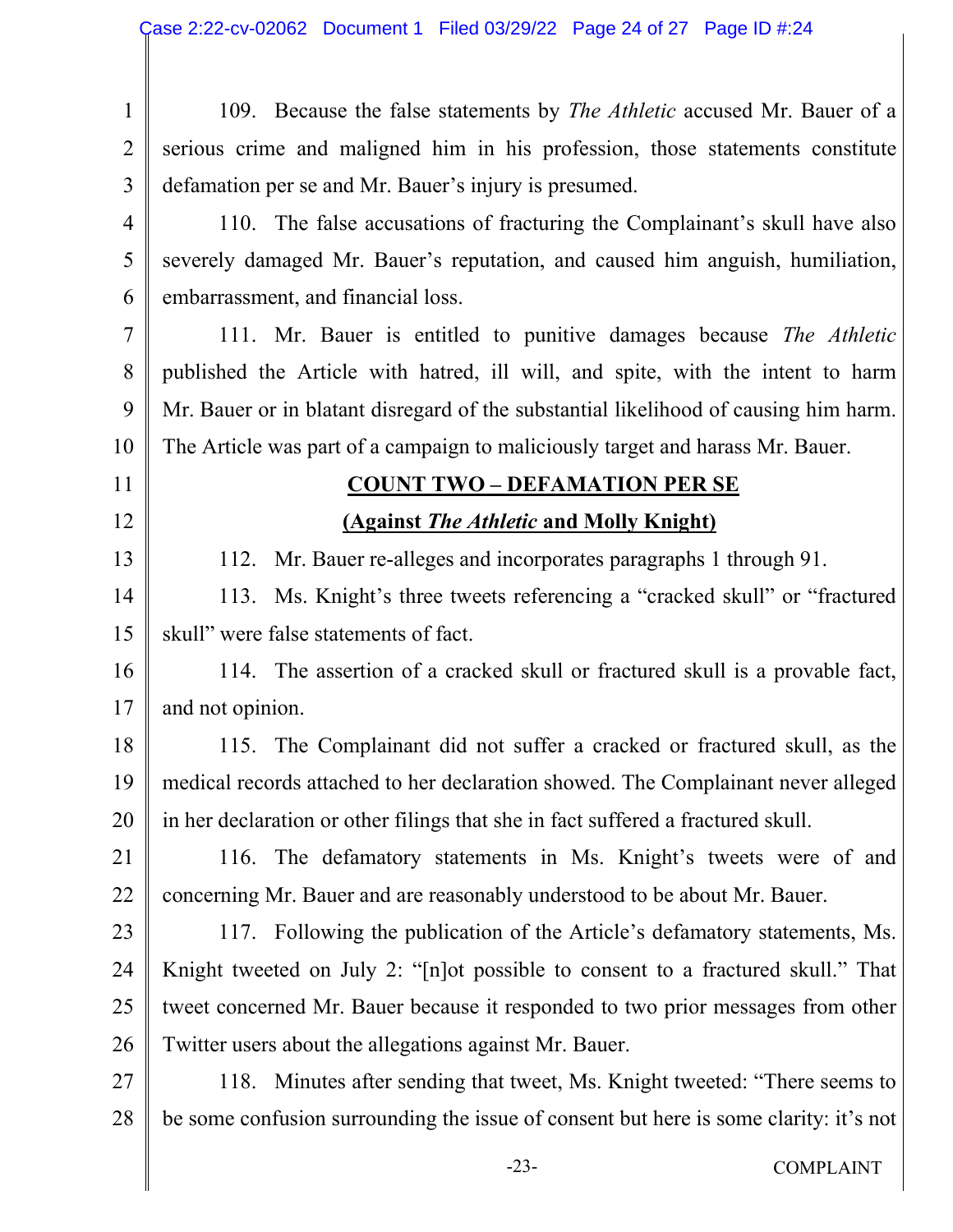possible to consent to a cracked skull" and "Saying you'd like to engage in rough sex that involves slapping or choking does not equal consent to a cracked skull. "

3

4

5

6

7

8

9

1

2

119. Those two tweets concerned Mr. Bauer as well.

120. Ms. Knight knew that her statements about Mr. Bauer were false or exhibited reckless disregard for their falsity. Ms. Knight had access to the Complainant's medical records, because they were attached to the Complainant's petition and declaration, publicly available, and possessed by Ms. Knight's employer. Those records showed that there was no skull fracture and the Complainant's own declaration did not allege a skull fracture.

10 11 121. Ms. Knight cited no source for her assertion that Mr. Bauer fractured the Complainant's skull.

12 13 14 15 122. Ms. Knight's tweets were not privileged. She was not purporting to report on, and never mentioned, the declaration or other filings by the Complainant. Even if she had been reporting on the filings, her references to a "fractured skull" and "cracked skull" would not be fair and accurate reports of those filings.

16 17 18 123. Ms. Knight's statements were made in the course of, and while acting within the scope of, her employment as a writer covering Major League Baseball and other topics for *The Athletic*.

19 20 124. Ms. Knight exhibited actual malice by ignoring the actual facts showing no skull fracture.

21 22 23 24 125. Ms. Knight's malice is shown by her ill will toward Mr. Bauer and repeated desire to harm Mr. Bauer's career, including in the months before the allegations where she repeatedly questioned his character and his signing by the Los Angeles Dodgers.

25 26 27 28 126. Following the initial publication of the Article on June 30, Ms. Knight tweeted that she was "too angry" to tweet more about Mr. Bauer. Yet over the next two days she continued to tweet about Mr. Bauer and the allegations. She reiterated that his "signing never should have happened" and the allegations were "not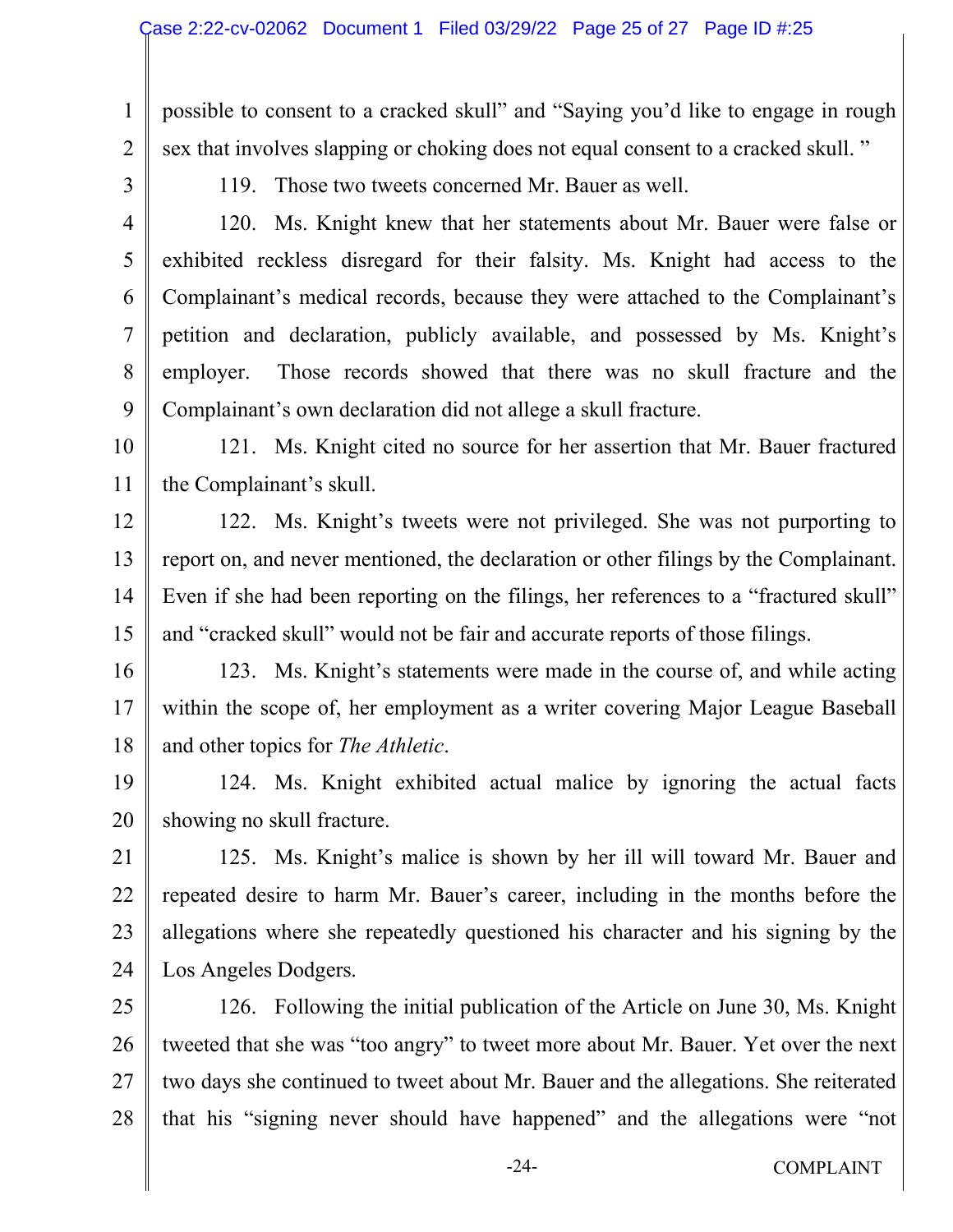1 2 surprising" because of Mr. Bauer's purported "pattern of abusive behavior online towards women."

3 4 127. These tweets and articles, among others by Ms. Knight, are evidence of her malice toward Mr. Bauer.

5 6 7 128. Because the false statements by Ms. Knight accused Mr. Bauer of a serious crime and maligned him in his profession, those statements constitute defamation per se and Mr. Bauer's injury is presumed.

8 9 10 129. The false accusations of fracturing the Complainant's skull have also severely damaged Mr. Bauer's reputation, and caused him anguish, humiliation, embarrassment, and financial loss.

11 12 13 14 130. Mr. Bauer is entitled to punitive damages because Ms. Knight published the false tweets with hatred, ill will, and spite, with the intent to harm Mr. Bauer or in blatant disregard of the substantial likelihood of causing him harm. The false tweets were part of a campaign to maliciously target and harass Mr. Bauer.

### **PRAYER FOR RELIEF**

16 17 **WHEREFORE**, Plaintiff Trevor Bauer demands judgment against Defendants *The Athletic* and Molly Knight as follows:

- 18 19 i. An award of compensatory, special and punitive damages in appropriate amounts to be established at trial;
- 20 21 ii. Plaintiff's reasonable costs and expenses, including attorneys' fees; and
- 22 23 iii. Such other and further relief as the Court deems just and appropriate to protect Plaintiff's rights and interests.

# **DEMAND FOR JURY TRIAL**

25 Plaintiff demands a trial by jury on all issues so triable.

26

///

24

- 27 ///
- 28 ///